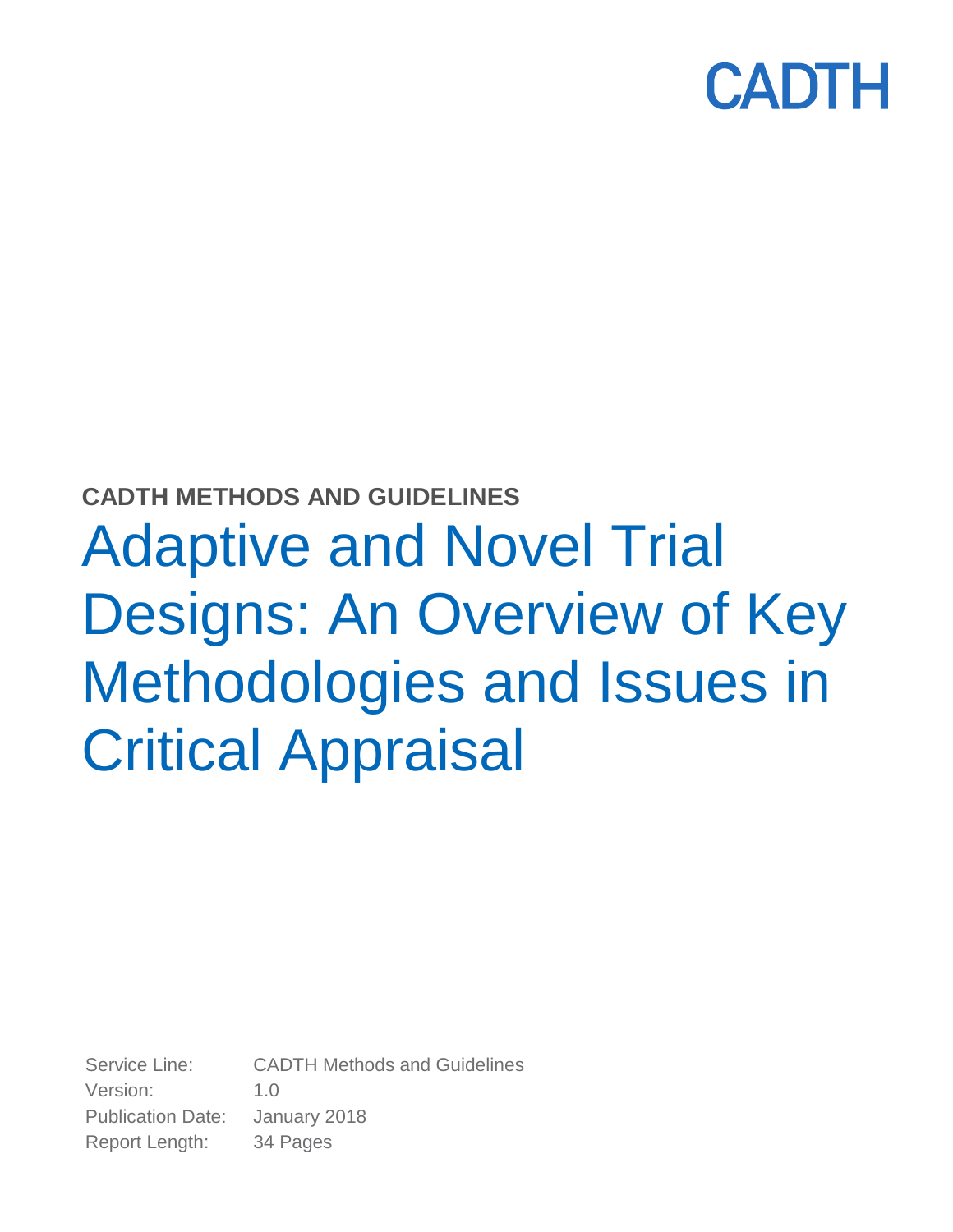**Cite As:** Adaptive and novel trial designs: an overview of key methodologies and issues in critical appraisal. Ottawa: CADTH; 2018 Jan.

**Disclaimer:** The information in this document is intended to help Canadian health care decision-makers, health care professionals, health systems leaders, and policy-makers make well-informed decisions and thereby improve the quality of health care services. While patients and others may access this document, the document is made available for informational purposes only and no representations or warranties are made with respect to its fitness for any particular purpose. The information in this document should not be used as a substitute for professional medical advice or as a substitute for the application of clinical judgment in respect of the care of a particular patient or other professional judgment in any decision-making process. The Canadian Agency for Drugs and Technologies in Health (CADTH) does not endorse any information, drugs, therapies, treatments, products, processes, or services.

While care has been taken to ensure that the information prepared by CADTH in this document is accurate, complete, and up-to-date as at the applicable date the material was first published by CADTH, CADTH does not make any guarantees to that effect. CADTH does not guarantee and is not responsible for the quality, currency, propriety, accuracy, or reasonableness of any statements, information, or conclusions contained in any third-party materials used in preparing this document. The views and opinions of third parties published in this document do not necessarily state or reflect those of CADTH.

CADTH is not responsible for any errors, omissions, injury, loss, or damage arising from or relating to the use (or misuse) of any information, statements, or conclusions contained in or implied by the contents of this document or any of the source materials.

This document may contain links to third-party websites. CADTH does not have control over the content of such sites. Use of third-party sites is governed by the third-party website owners' own terms and conditions set out for such sites. CADTH does not make any guarantee with respect to any information contained on such third-party sites and CADTH is not responsible for any injury, loss, or damage suffered as a result of using such third-party sites. CADTH has no responsibility for the collection, use, and disclosure of personal information by third-party sites.

Subject to the aforementioned limitations, the views expressed herein are those of CADTH and do not necessarily represent the views of Canada's federal, provincial, or territorial governments or any third party supplier of information.

This document is prepared and intended for use in the context of the Canadian health care system. The use of this document outside of Canada is done so at the user's own risk.

This disclaimer and any questions or matters of any nature arising from or relating to the content or use (or misuse) of this document will be governed by and interpreted in accordance with the laws of the Province of Ontario and the laws of Canada applicable therein, and all proceedings shall be subject to the exclusive jurisdiction of the courts of the Province of Ontario, Canada.

The copyright and other intellectual property rights in this document are owned by CADTH and its licensors. These rights are protected by the Canadian *Copyright Act* and other national and international laws and agreements. Users are permitted to make copies of this document for non-commercial purposes only, provided it is not modified when reproduced and appropriate credit is given to CADTH and its licensors.

**About CADTH:** CADTH is an independent, not-for-profit organization responsible for providing Canada's health care decision-makers with objective evidence to help make informed decisions about the optimal use of drugs, medical devices, diagnostics, and procedures in our health care system.

**Funding:** CADTH receives funding from Canada's federal, provincial, and territorial governments, with the exception of Quebec.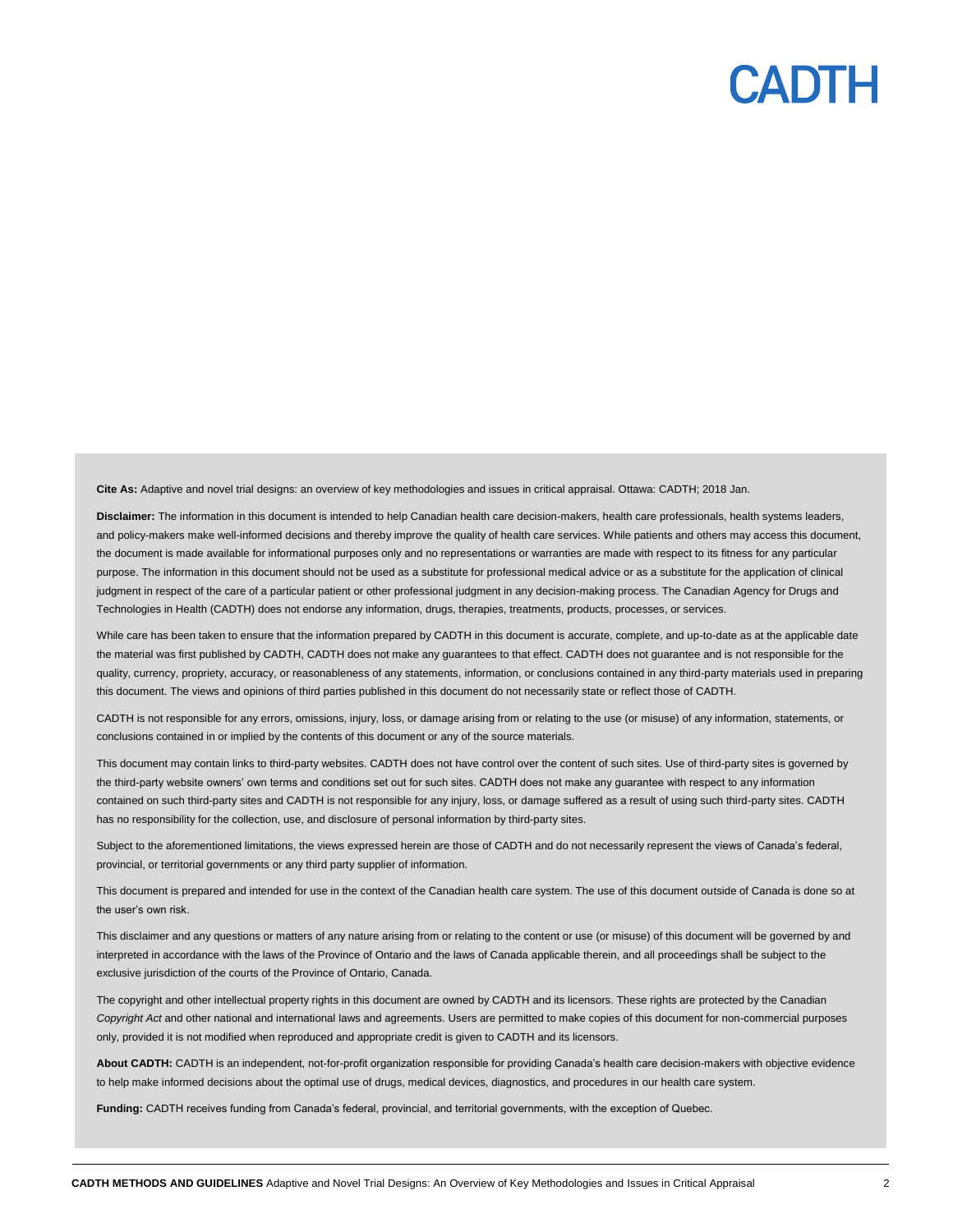

### **Table of Contents**

<span id="page-2-0"></span>

| <b>Tables</b>                                                                                     |  |
|---------------------------------------------------------------------------------------------------|--|
| Table 1: Recommendations for Phase II/III Designs from FDA <sup>4</sup> and PhRMA <sup>6</sup> 11 |  |
|                                                                                                   |  |
|                                                                                                   |  |
|                                                                                                   |  |
|                                                                                                   |  |
|                                                                                                   |  |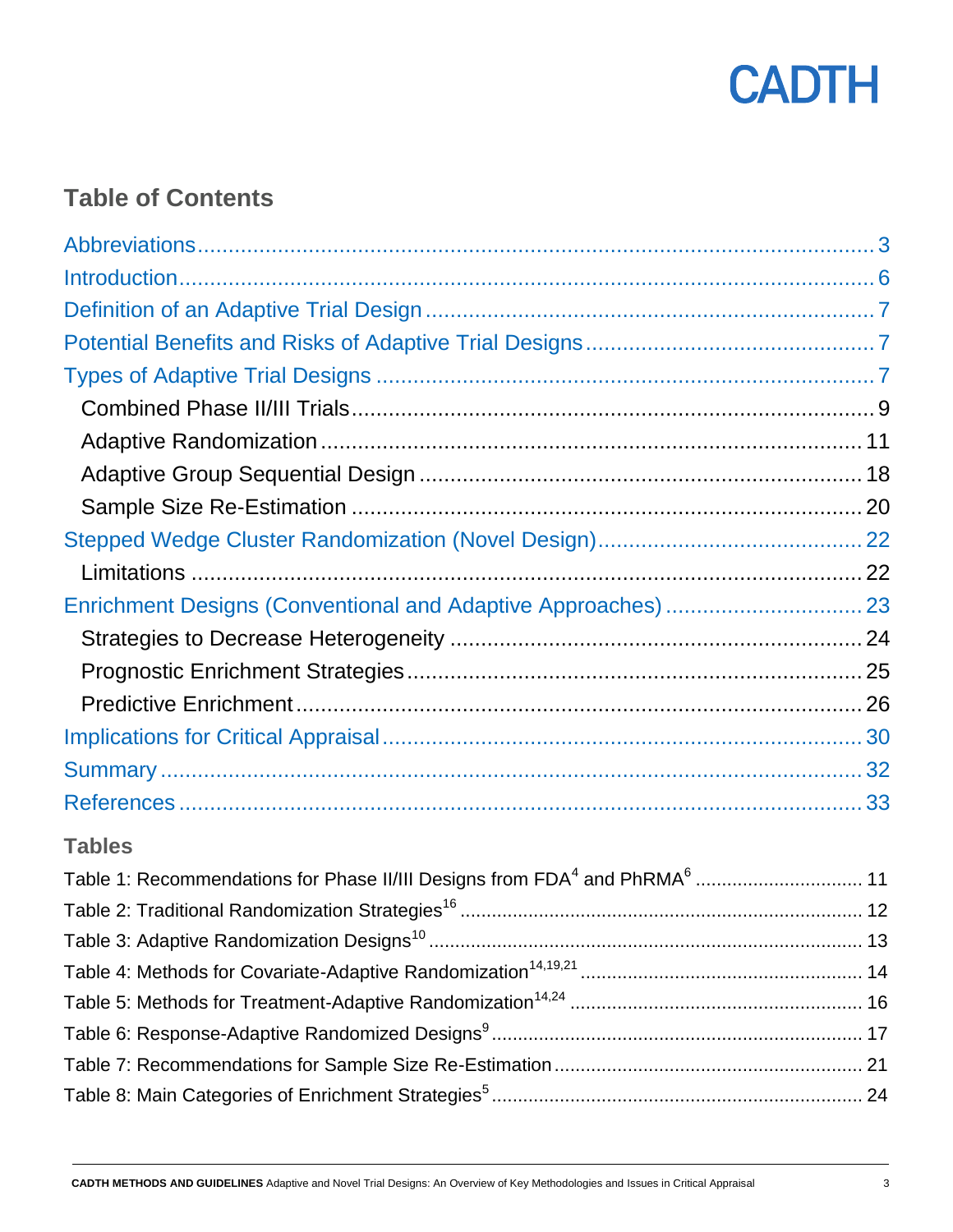| <b>Figure</b> |  |
|---------------|--|
|               |  |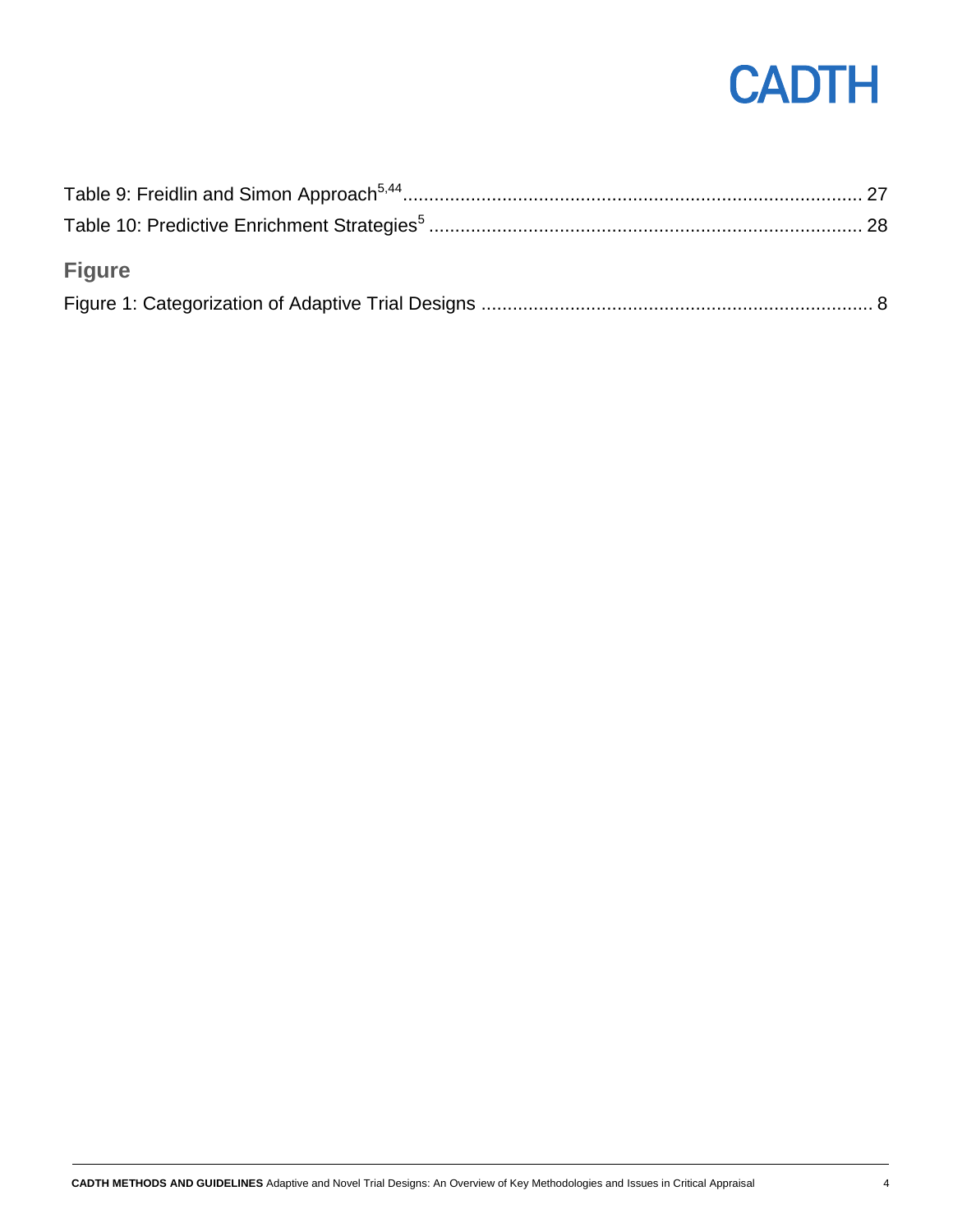## **Abbreviations**

**ATD** adaptive trial design

**PhRMA** Pharmaceutical Research and Manufacturers of America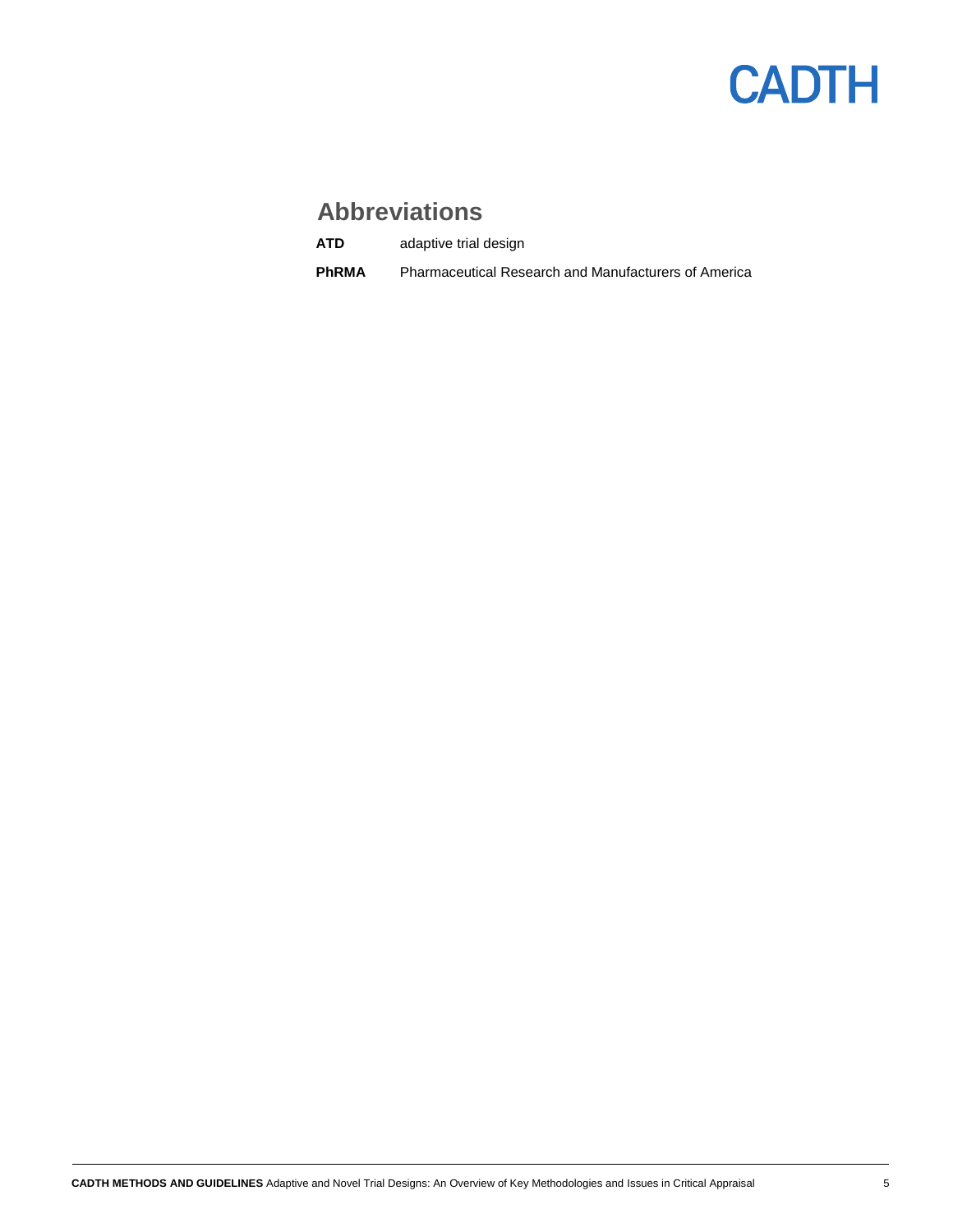### <span id="page-5-0"></span>**Introduction**

The CADTH *Guidelines for the Economic Evaluation of Health Technologies: Canada* provides guidance on conducting economic evaluations in Canada.<sup>1</sup> In 2014, CADTH began updating this document and identified several technical areas in which additional information would assist in the update. CADTH commissioned work from experts in the field to produce a series of technical reports, one of which focused on adaptive trial designs (ATDs). This report is based on some of the information provided in a draft technical report outlining some common forms of adaptive design. $^2$  This report is not intended to be used as a guidance document on how adaptive or novel clinical trials should be designed or conducted.

In recent years, there has been increasing interest in incorporating novel methodological features into confirmatory clinical trials, including methods that fall under the category of ATDs. An ATD is broadly defined as a trial in which an alteration in the clinical trial's procedures or statistical analysis can be implemented, on the basis of interim analysis, once the trial has been initiated.<sup>3</sup> Adaptations can be incorporated into different types of clinical trial designs and at any stage, from the early learning or exploratory phase to late confirmatory phases. Adaptations frequently involve alterations to the sample size, the randomization procedures, or the inclusion criteria.

Adaptive features are appealing for several reasons. Depending on the specific adaptation, the efficiency of the trial may be improved by reducing the sample size requirement or by shortening the trial duration.<sup>4</sup> Adaptive features also have the potential to make trials more informative. For example, adaptive features can provide more detailed information on the relationship between dose and response, or improve the ability to demonstrate a treatment effect in a clinical trial if such an effect exists.<sup>4</sup> However, there are concerns about the use of adaptive features in clinical trials related to the potential for adaptations to bias estimates of treatment effect and increase the risk of spurious findings if the statistical analysis does not appropriately consider the impact of the adaptation on the type I error rate and adjust it accordingly.

Other nonadaptive novel features of trial designs can also be employed for various reasons. Enrichment strategies, for example, can be used to select a subset of the population in which a treatment effect may be more readily demonstrated.<sup>5</sup> Although this approach has some advantages, limiting the inclusion to a specific subgroup can potentially affect the generalizability of the estimated treatment effects to a more broadly defined population.

This report, *Adaptive and Novel Trial Designs: An Overview of Key Methodologies and Issues in Critical Appraisal*, describes the major types of adaptive trials, highlights key novel trial designs, and discusses their potential limitations from a clinical methodological perspective. Where available, guidance from regulatory bodies (such as FDA) and the viewpoint of the Pharmaceutical Research and Manufacturers of America (PhRMA) with respect to adaptive and novel clinical trial designs will also be presented to supplement the discussion of limitations and critical appraisal points. Implications that the features of ATDs may have when applying the trial results to an economic model or evaluation are then considered, as this report is intended to help inform the update to the CADTH *Guidelines for the Economic Evaluation of Health Technologies*. As such, the focus of this report will be on the adaptive designs used in confirmatory phase studies, including adaptive randomization, adaptive enrichment, group sequential analysis, and sample size re-estimation. The combined phase II and phase III seamless design will also be included, as the confirmatory phase III portion is relevant as well.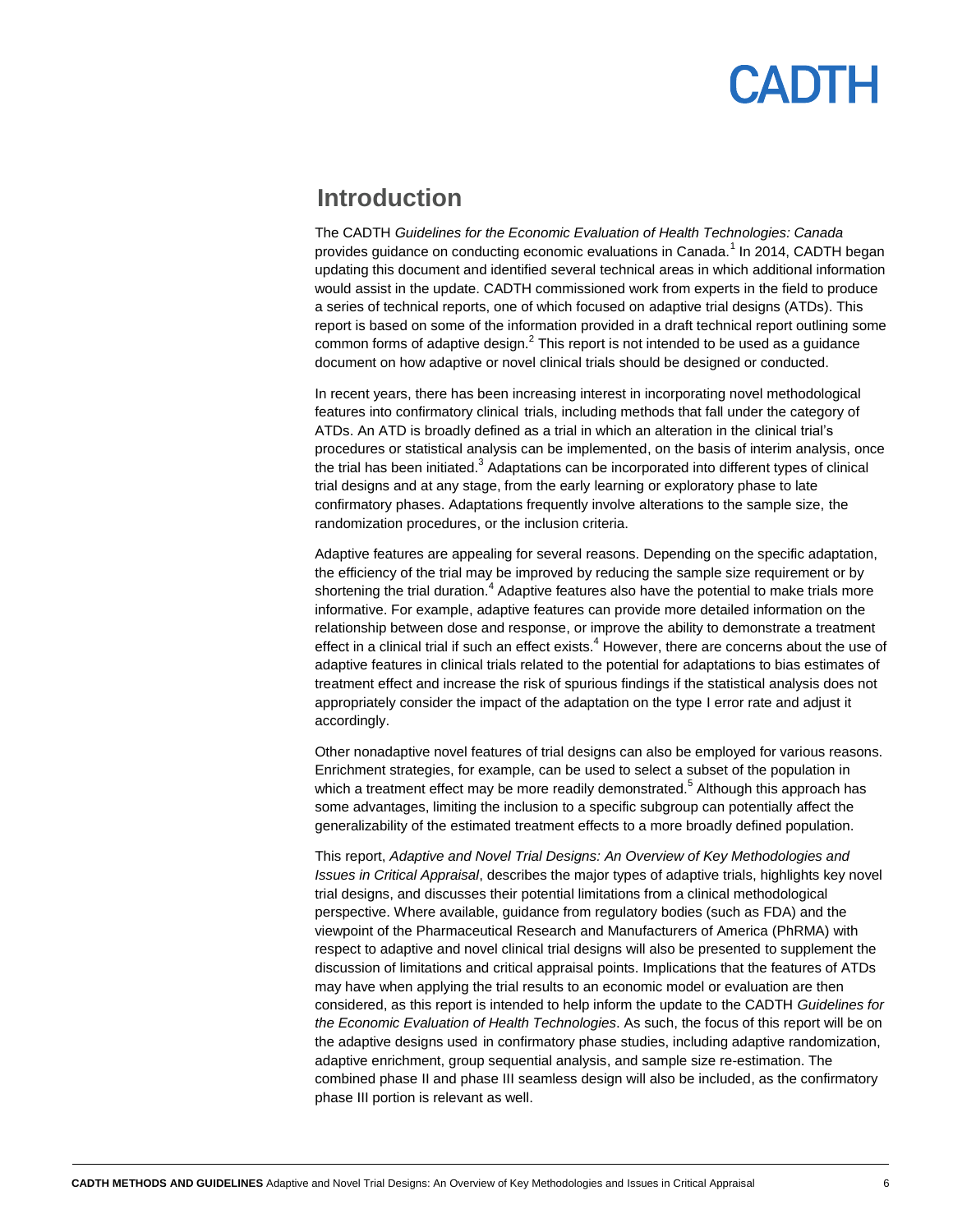

## <span id="page-6-0"></span>**Definition of an Adaptive Trial Design**

Currently, there is no clear consensus on the definition of an ATD. The PhRMA working group proposed the following definition: "A clinical trial design that uses accumulating data to decide how to modify aspects of the study as it continues, without undermining the validity and integrity of the trial."<sup>6</sup> The working group also specified that "changes are made *by design*, and not on an *ad hoc* basis; therefore, adaptation is a design feature aimed to enhance the trial, not a remedy for inadequate planning."<sup>6</sup>

European Medicines Agency (EMA) defines a study as 'adaptive' if the "statistical methodology allows modification of a design element (for example, sample size, randomization ratio, number of treatment arms) and an interim analysis with full control of the type I error."<sup>7</sup> The EMA further suggests that "adaptive designs should not be seen as means to alleviate the burden of rigorous planning of a clinical trial. Instead, adaptive designs would be best utilized as a tool for planning clinical trials in areas where it is necessary to cope with difficult experimental situations.<sup>7</sup> The EMA highlights two key features of adaptive designs, one being the need to control the false-positive error rate, and the other being the need to change a clinical trial to accommodate challenging experimental issues. The definition emphasizes that such changes to a trial must be accounted for in the planning stages (i.e., specified a priori) and must include statistical considerations to control the false-positive (type I) error rate.

### <span id="page-6-1"></span>**Potential Benefits and Risks of Adaptive Trial Designs**

It has been suggested that the flexibility of ATDs has the potential to improve trial efficiency, providing clinical evidence in a shorter time or using fewer study resources (e.g., fewer participants).<sup>4</sup> Alternately, an early assessment of accumulating trial data may indicate that the study is potentially underpowered to demonstrate the true differences between the groups.<sup>4</sup> An adaptation may allow for the study to be extended by permitting the enrolment of additional participants, thereby increasing the sample size and statistical power.<sup>4</sup>

While there are some potential benefits of ATDs, there are methodological considerations that should be noted. Adaptations of a trial have the potential to compromise the trial's methodological validity and integrity and increase the risk of type I error<sup>4</sup> (leading to the conclusion that a difference exists, when it actually does not). Some ATDs also carry the risk that the modifications will sufficiently change the trial so that it can no longer answer the question it was originally intended to answer.<sup>3,8</sup> Major adaptations can create variations in data collection, shift the target population, and create inconsistencies in the statistical analysis plan.<sup>9</sup>

### <span id="page-6-2"></span>**Types of Adaptive Trial Designs**

Kairalla et al. (2012) categorized ATDs on the basis of study phase (learning, confirmatory, or combined) as the adaptations used may be specific to the stage of research and development (Figure 1).<sup>10</sup>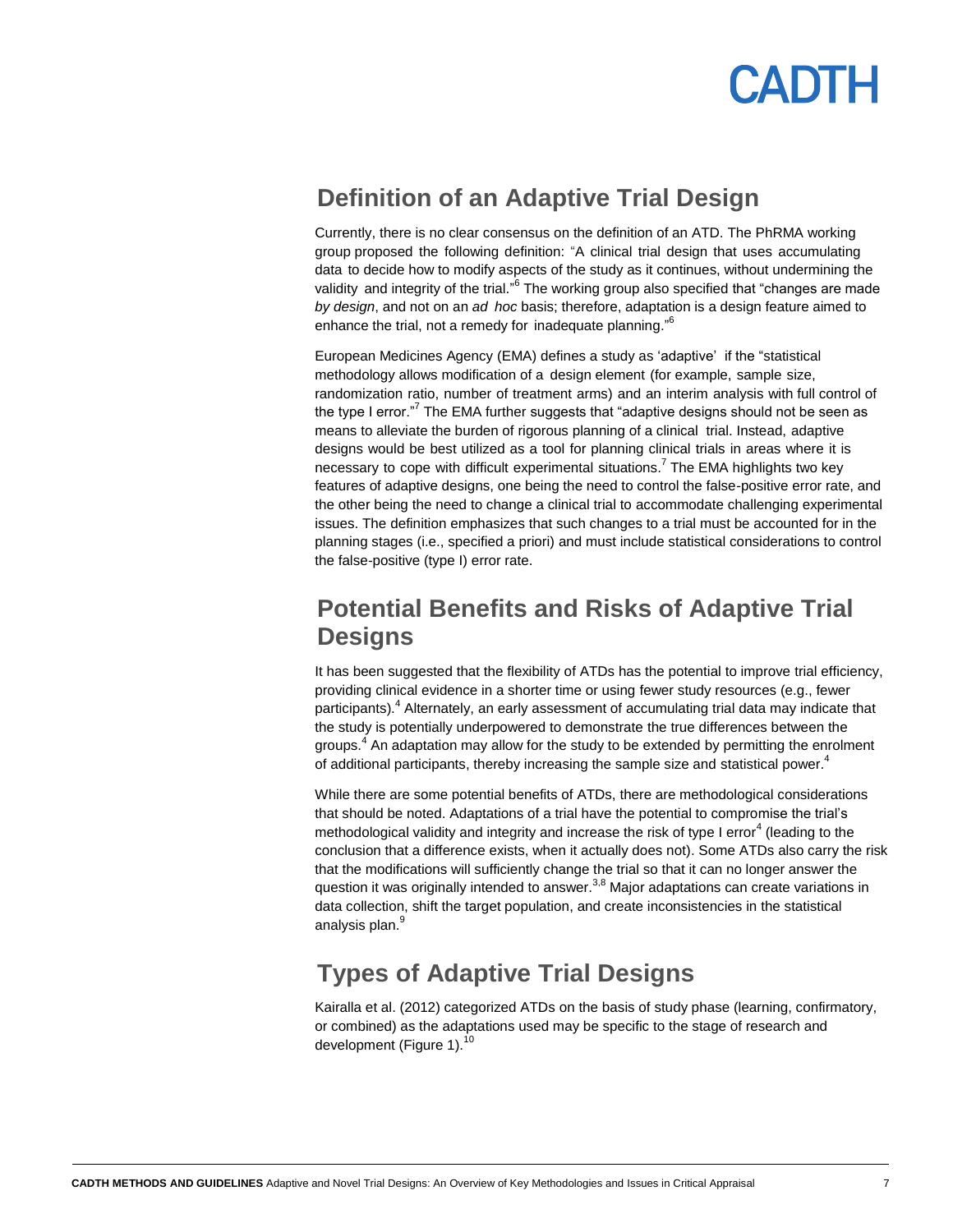

### **Figure 1: Categorization of Adaptive Trial Designs**

GS = group sequential; SSR = sample size re-estimation. Source: Reproduced from Kairalla JA, Coffey CS, Thomann MA, Muller KE. Adaptive trial designs: a review of barriers and opportunities. Trials. 2012;13:145.

> Generally, ATDs are more common and accepted in the early learning phases of drug development, as they assist with identifying promising therapies and appropriate dosage ranges.<sup>4,10</sup> Adaptive dose-response studies, examining either efficacy or toxicity, fall into the learning phase.<sup>10</sup> Since phase I and II clinical studies were historically not typically considered pivotal trials for regulatory approval, FDA has stated that exploratory studies may be a more suitable setting for gaining experience with the less well-understood adaptive designs.<sup>4</sup> However, FDA also emphasizes that it is important to be aware that the inflation of the type I error rate or biased estimates may occur with some adaptive designs.<sup>4</sup> As such, it is important to follow good principles of study design in exploratory trials given the risk of adversely affecting the drug development program if decisions are made on the basis of poorly designed studies.<sup>4</sup> Unrecognized biased estimates or inflated type I error rates in early phase trials can lead to poor decision-making in the design of later stage trials.<sup>4</sup>

> A combined or seamless phase is a study design in which phase I and II or phase II and III trials are conducted sequentially under a single protocol using adaptive techniques.<sup>10</sup> These combined studies can potentially save time and reduce the number of participants being exposed to therapies of unknown benefit and toxicity.<sup>10</sup> In the case of a phase II/III combined trial, both the learning and confirmatory data are collected and used in the regulatory approval, and appropriate statistical techniques ensure that the type I error is not compromised or the estimated treatment effect biased.<sup>10</sup>

> Adaptations in phase III studies, or confirmatory trials, are less commonly encountered than in phase I or early phase II studies but have greater relevance to economic evaluation. As such, phase III studies are the focus of this report. As phase III trials are used in regulatory decisions, it is critical that phase III trials appropriately reflect the efficacy and safety of a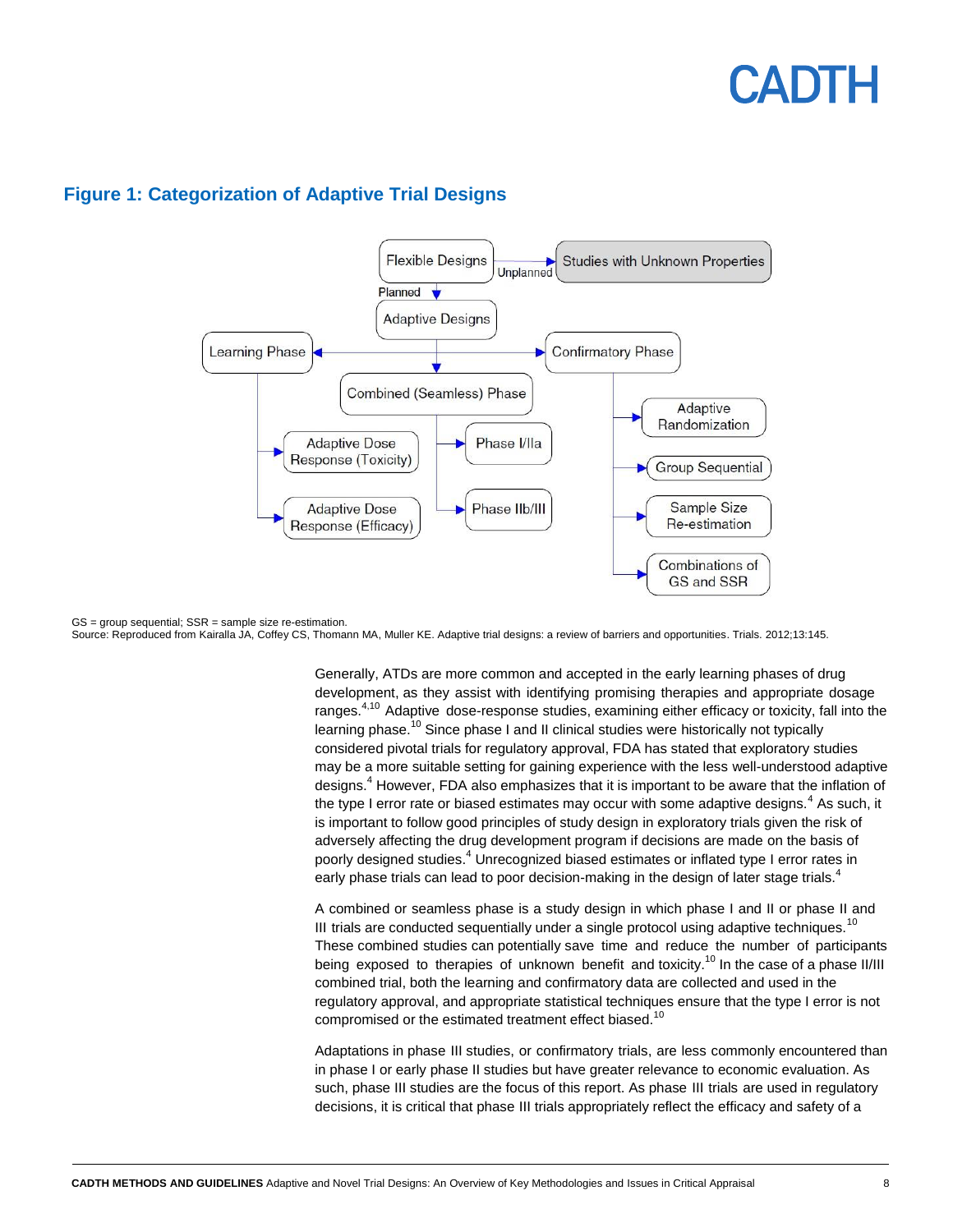# EADI

therapy without increasing the risk of type I error. The types of adaptations that are used in confirmatory trials include adaptive randomization, adaptive enrichment, group sequential analysis, sample size re-estimation, and combinations of group sequential analysis and sample size re-estimation.<sup>10</sup>

Historically, regulatory authorities have been reluctant to incorporate trials conducted using adaptive methods into their decision frameworks.<sup>6</sup> However, over the past decade there has been progress made toward incorporating adaptive trials into the regulatory process, and so specific guidelines on appropriate procedures for conducting ATDs have been developed both within the pharmaceutical industry and within the regulatory bodies.<sup>4-7</sup> Some types of adaptations in clinical trials are considered to be well understood and accepted by regulatory agencies, such as FDA; others are considered to be "less well understood" (typically designs for which there is relatively little regulatory experience and for which the magnitude of the risk of bias, the size of the potential bias, and the means of eliminating bias are not yet well established).<sup>4</sup> When designed in accordance with FDA's draft guidance, the trial designs of enrichment, classic group sequential analysis, and sample size re-estimation can fall into FDA's "well understood" category; adaptive randomization would be considered "less well understood," which creates difficulty in interpreting results when a treatment effect is demonstrated.<sup>4</sup> The combined seamless phase II/III trial is also considered to be a "less well understood" design.<sup>4</sup>

### <span id="page-8-0"></span>**Combined Phase II/III Trials**

Combined or seamless adaptive trials incorporate study objectives into a single study that would otherwise typically be addressed in separate clinical trials.<sup>9</sup> An adaptive phase II/III trial consists of an exploratory phase or learning phase (which is the phase II component) followed by a confirmatory phase of the trial (which is the phase III component). In the final analysis, data from both phases may be combined. This process is referred to as a "seamless design."<sup>9</sup> Investigators may choose to analyze the data from each phase separately; in that case, the design is referred to as "operationally seamless" and the advantage gained is simply one of time savings. "Inferentially seamless" designs use data from participants enrolled before and participants enrolled after the adaptation.<sup>11</sup> In its most common form, the combined phase II/III trial randomizes participants to a control group and several dosage groups in the exploratory phase II stage, one or more of which (along with the control group) would continue into the confirmatory phase III stage of the trial (the unsuccessful dosage groups are dropped). $^6$  Data are combined from the exploratory phase II stage and the confirmatory phase III stage using statistical methods that control the type I error rate, adjust confidence intervals, and provide reasonable point estimates.<sup>11,12</sup> These adjustments are necessary given that multiple statistical testing occurs for the primary end point: first with the phase II data alone and then with the combined phase II and phase III data. Further, early stopping of some groups (the unsuccessful ones) occurs during the first stage, which has the potential to create a bias (i.e., only those treatment groups that were successful are analyzed in the next phase).<sup>12</sup> The seamless design may improve trial efficiency in that the same participants are included in both phases of the trial.<sup>13</sup> Gains in trial efficiency can potentially lead to cost savings and may have the advantage of providing longer-term safety data as some participants are followed from the phase II stage.<sup>13</sup> The ability to fully utilize data from both stages is purported to be an advantage of the combined phase II/III approach in terms of duration of follow-up and number of participants.<sup>14</sup> As well, the ability to incorporate additional adaptations such as adaptive randomization or "drop the loser" at the end of the first phase after interim analysis are also seen as potential advantages to this approach.<sup>14</sup>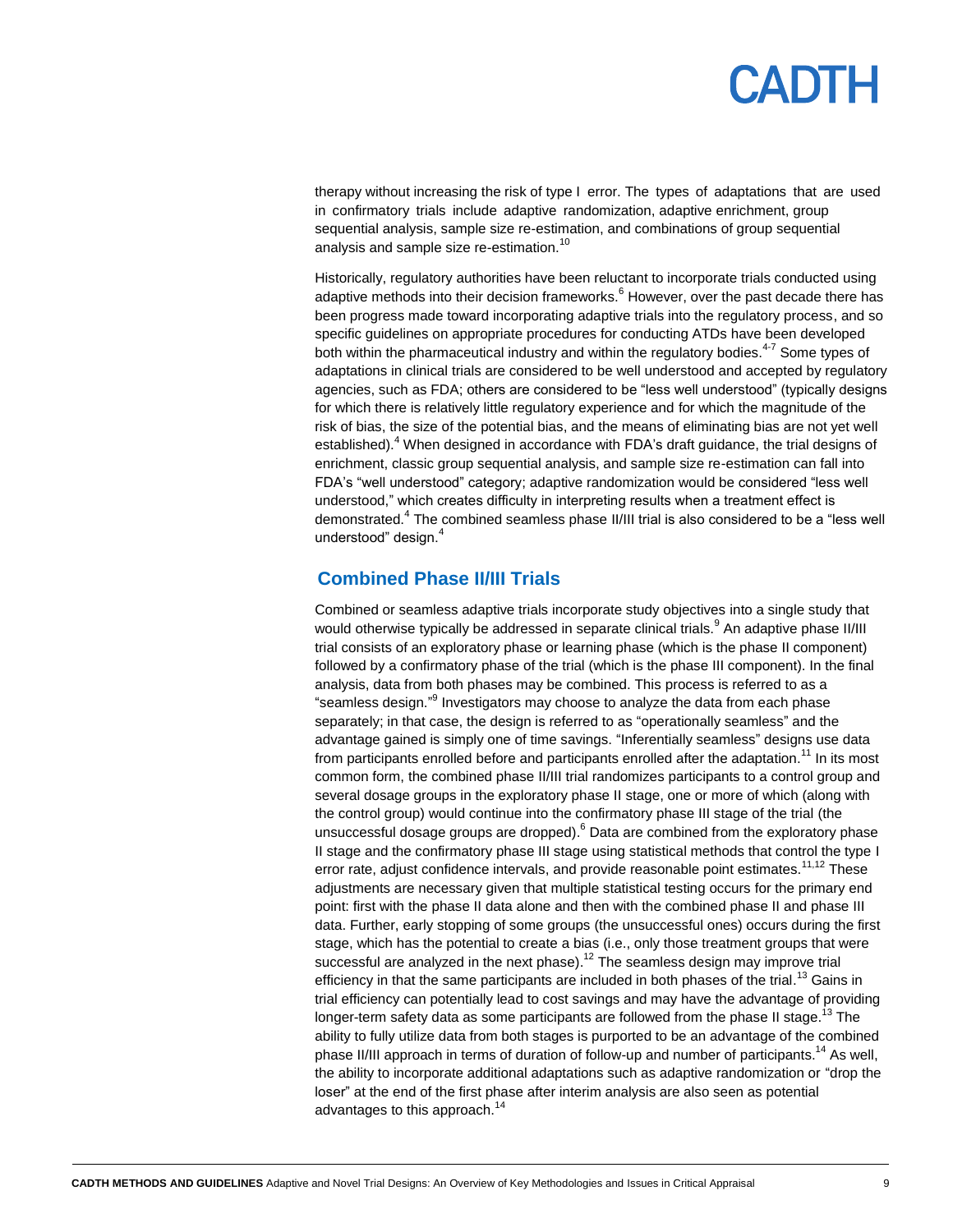#### Limitations

The combined phase II/III design is considered by FDA to be "less well understood" and has a risk of inflated type I error rate unless statistical methods (e.g., *P* value combination tests, Pocock and O'Brien-Fleming type boundaries, and step down–like procedures) are used to make adjustments to control the type I error rate.<sup>4,11</sup> The statistical analysis of data from inferentially seamless trials must be adjusted to take into consideration aspects of the design (for example, related to treatment selection in approaches such as "drop the loser" where unsuccessful treatment arms are dropped) that can lead to statistical bias (e.g., inaccurate coverage for the associated confidence intervals) if unaccounted for and adjustments are not made.<sup>11</sup>

For the combined phase II/III design, given that the review of the exploratory phase data dictates the design of the remainder of the trial, the results of the interim analysis are generally available, as it is known which groups continue on. This process has the potential to create operational biases (subjective decision-making during the course of the study regarding the conduct of the trial) $<sup>4</sup>$  but is unavoidable. Although the direction of the treatment</sup> effect or the groups that were selected to continue into the confirmatory phase on the basis of interim analyses are known, the actual results of the interim analyses should not be made available beyond the members of the data monitoring committee (DMC).<sup>11</sup>

#### **Guidance**

The guidance from FDA<sup>4</sup> and PhRMA<sup>6</sup> working groups on the combined phase II/III design are summarized in Table 1. The two organizations take different views on these designs. FDA has few recommendations specific to the design because the organization indicates that combined phase II/III design does not differ from other adaptive designs.<sup>4</sup> FDA does not use the term "seamless" or "phase II/III design" in its guidance on adaptive designs and provides an explanation about why it does not support this terminology.<sup>4</sup> FDA states that these terms do not add to the understanding beyond simply using the term "adaptive" to describe a well-designed exploratory study (e.g., one with multiple dosages or end points) with an interim analysis that permits an adaptation to a design that is similar to an adequate and well-controlled confirmatory study (e.g., an adaptation to a single comparison with a single-dose group or a single primary end point).<sup>4</sup> FDA feels that the term "phase II/III" leads to confusion about the original design of the study (i.e., whether the study was initially an exploratory study or a confirmatory study to demonstrate efficacy). FDA emphasizes the potential drawbacks of shortening the time between exploratory and confirmatory trials; PhRMA focuses on the potential benefits related to a shortened time between phases (Table 1). PhRMA recommends considering a phase II/III design when the design of the confirmatory (phase III) trial can be clearly envisioned and the follow-up to the end point is short relative to the duration of the trial.<sup>6</sup> They emphasize specific design aspects to help preserve the integrity of the trial design by reducing the risk of operational biases (Table 1).<sup>6</sup>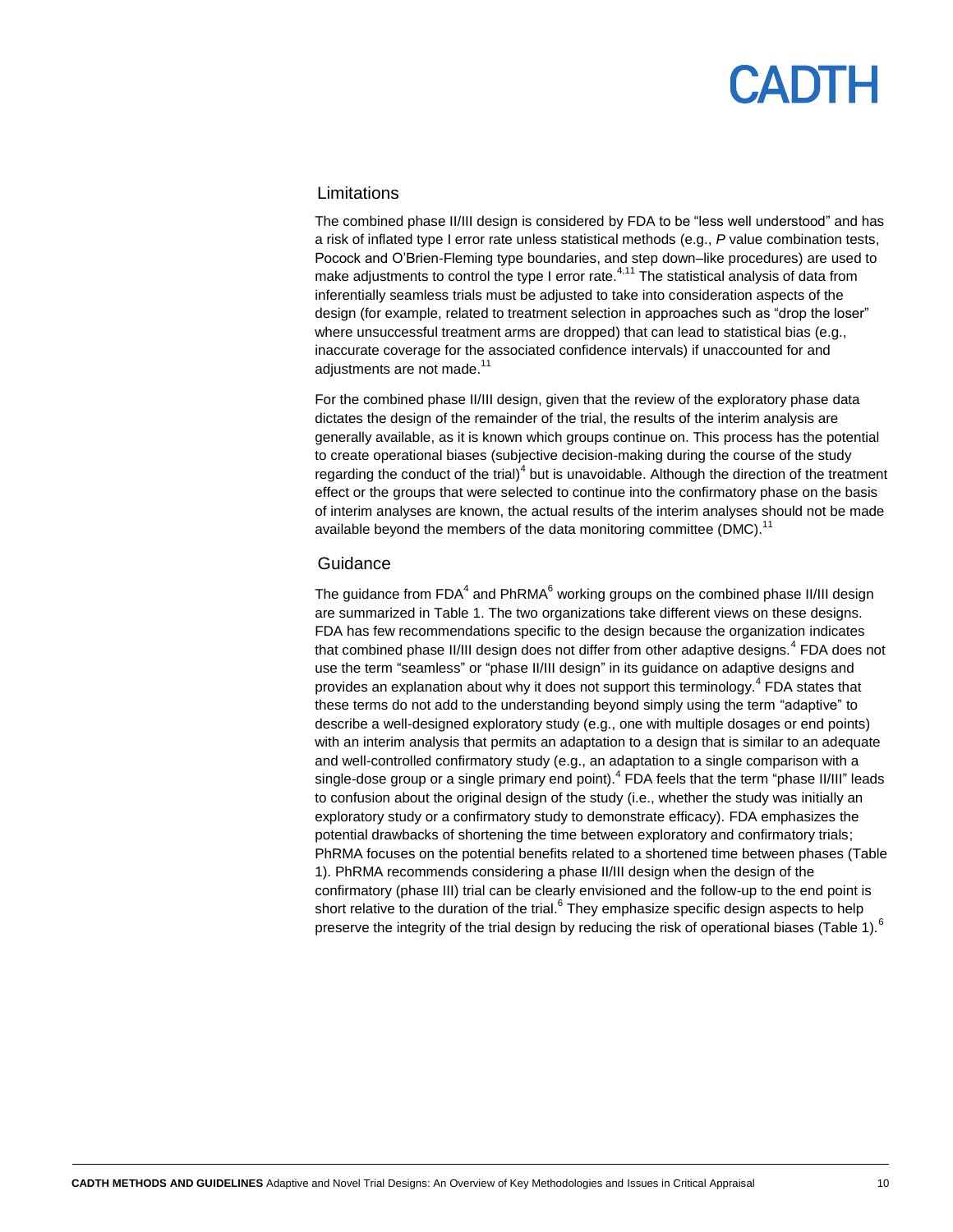

### **Table 1: Recommendations for Phase II/III Designs from FDA<sup>4</sup> and PhRMA<sup>6</sup>**

| FDA <sup>4</sup>                                                                                                                                                                                                                                          | <b>PhRMA</b> <sup>6</sup>                                                                                                                                                                                                                                                      |
|-----------------------------------------------------------------------------------------------------------------------------------------------------------------------------------------------------------------------------------------------------------|--------------------------------------------------------------------------------------------------------------------------------------------------------------------------------------------------------------------------------------------------------------------------------|
| • Although efficiency is gained by reducing the time lag<br>between separate exploratory and confirmatory trials using<br>the adaptive approach, there is also risk to this approach.                                                                     | • The benefits of the phase II/III design relative to the<br>conventional separate phase approach are emphasized and<br>include:                                                                                                                                               |
| • A longer time between the exploratory and confirmatory<br>trials may allow for the better design of subsequent<br>confirmatory trials. For example, potential safety issues may<br>be identified that should be addressed in the confirmatory<br>trial. | o potentially substantial time savings<br>o the need for fewer participants to achieve the same<br>quality of evidence<br>○ the ability to obtain longer-term follow-up data by the end<br>of the confirmatory phase for participants who started in<br>the exploratory phase. |
| • Adaptive designs that combine exploratory and confirmatory<br>studies are felt to be lower risk when there is already<br>considerable relevant prior experience that reduces the risk<br>of unforeseen issues with a drug.                              | • It is recommended that the phase II/III design be strongly<br>considered when:<br>$\circ$ the design of the confirmatory phase of the trial can be<br>clearly envisioned<br>$\circ$ the follow-up time to the end point is short compared<br>with the duration of the trial. |
|                                                                                                                                                                                                                                                           | • Because these trials provide confirmatory data, it is critical<br>that the processes for data review, decision-making, and<br>implementation be carefully specified and adhered to.                                                                                          |
|                                                                                                                                                                                                                                                           | • Interim trial results must be confidentially reviewed by a<br>designated board without other trial responsibilities.                                                                                                                                                         |
|                                                                                                                                                                                                                                                           | • At times, the nature of the trial and selection decision may<br>justify sponsor participation in review, but without threatening<br>the integrity of the trial.                                                                                                              |

<span id="page-10-0"></span>PhRMA = Pharmaceutical Research and Manufacturers of America.

### **Adaptive Randomization**

Randomization within controlled trial settings has been the cornerstone of the conduct of rigorous clinical trials since it was first introduced by Ronald Fisher in 1935.<sup>15</sup> The process of randomization involves the unbiased allocation of participants into two or more groups in a manner that balances both known and unknown covariates. Traditional approaches to randomization include simple randomization, stratification, and block randomization. Descriptions of these methods can be found in Table 2.<sup>16</sup>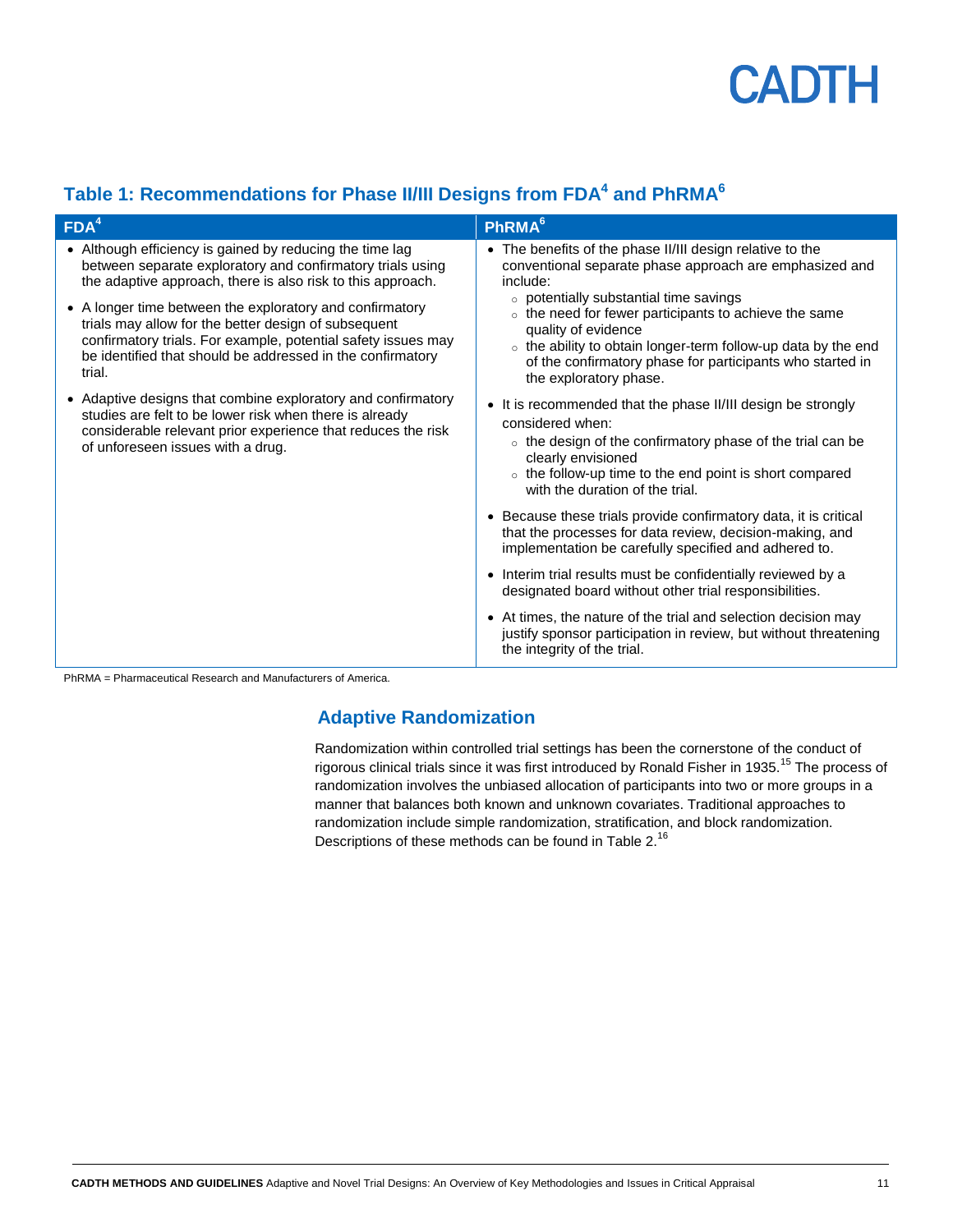| <b>Method</b>                                           | <b>Description</b>                                                                                                                                                                                                                                                                                                                                                                                                                                                                                                                       | <b>Comments</b>                                                                                                                                                                                                                                                                                                                                     |
|---------------------------------------------------------|------------------------------------------------------------------------------------------------------------------------------------------------------------------------------------------------------------------------------------------------------------------------------------------------------------------------------------------------------------------------------------------------------------------------------------------------------------------------------------------------------------------------------------------|-----------------------------------------------------------------------------------------------------------------------------------------------------------------------------------------------------------------------------------------------------------------------------------------------------------------------------------------------------|
| <b>Simple</b><br>randomization                          | • Participants are allocated according to a single<br>sequence of random assignments.                                                                                                                                                                                                                                                                                                                                                                                                                                                    | • This form of randomization is the simplest and<br>easiest, and is thought to be the least<br>predictable.<br>• This method could result in a long run of the<br>same treatment.<br>• There is a risk of covariate imbalance,<br>particularly in smaller trials.                                                                                   |
| <b>Stratification or</b><br>stratified<br>randomization | • This form of randomization accounts for the<br>possible influence of covariates (baseline<br>characteristics). Covariates that are deemed likely<br>to influence the outcomes (e.g., gender) are<br>identified, and separate blocks of allocations are<br>created for each combination of covariates.<br>• Participants are then assigned to their<br>appropriate block, and once all participants have<br>been enrolled and assigned, a simple<br>randomization procedure is used to allocate them<br>to treatment or control groups. | • This method results in greater balance<br>between treatment and control groups in<br>covariates that were used as stratification<br>variables.<br>• This method can be complicated if several<br>confounding variables are identified.<br>• Covariates must be measurable in a timely<br>fashion so as not to delay the randomization<br>process. |
| <b>Block</b><br>randomization                           | • This technique is used to ensure that participants<br>are randomized into groups of equal sample<br>sizes, in which small blocks are created with<br>predetermined group assignments. The size of<br>blocks will be set as a multiple number of<br>treatment groups, assuming that equal<br>randomization to groups is desired.                                                                                                                                                                                                        | • There remains the risk of covariate imbalance.<br>• This method can be used to help balance<br>allocation over time or across geographic<br>locations.                                                                                                                                                                                            |

### **Table 2: Traditional Randomization Strategies<sup>16</sup>**

Source: Suresh, 2011.<sup>16</sup>

Despite the merits of traditional randomization methods, there are some limitations to these approaches. First, it is possible that traditional randomization procedures can result in imbalances between treatment groups simply by random chance, particularly in trials with smaller sample sizes (i.e., fewer than 100).<sup>17</sup> Such imbalances may be in the treatment assignment or in the covariates across groups and can lead to an inflation of the error variance and, possibly, a failure to recognize a significant treatment difference when one exists.<sup>18</sup>

Adaptive methods of randomization have been designed such that parameters are set in which the randomization scheme can be altered after the study has started. Depending on the specific design, adaptive randomization may consider covariates (i.e., participant characteristics) and the allocation of the previous participant or outcome data in allocating the next participant (i.e., data that has already been collected influences treatment allocation). The adaptive randomization designs discussed here can be grouped into three categories, depending on the types of data that are used to decide how the randomization is altered (Table 3).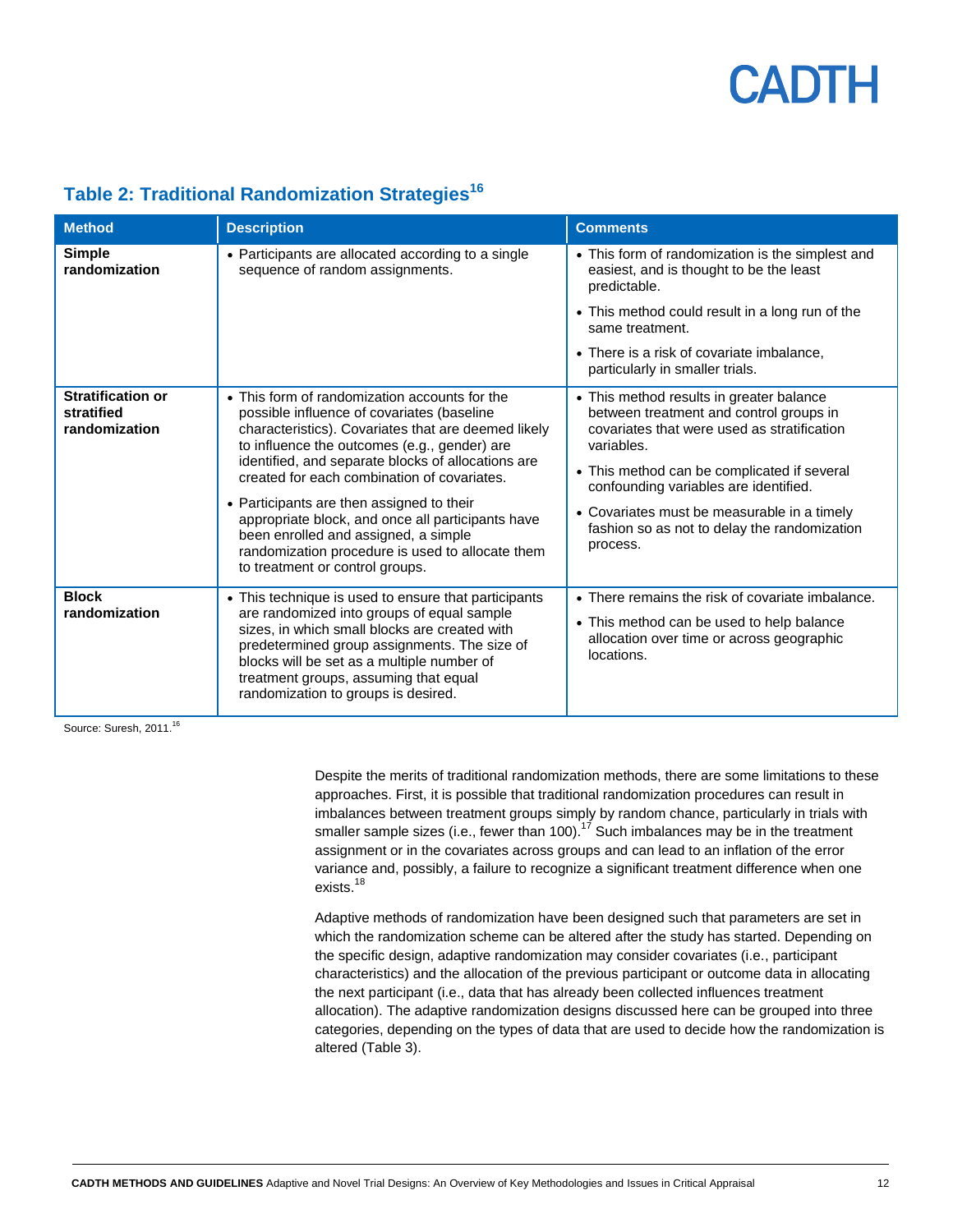### **Table 3: Adaptive Randomization Designs<sup>10</sup>**

| <b>Method</b>                    | <b>Description</b>                                                                                                     |
|----------------------------------|------------------------------------------------------------------------------------------------------------------------|
| Covariate-adaptive randomization | Allows the allocation probabilities to change as a function of the current distribution of<br>covariates.              |
| Treatment-adaptive randomization | Aims to ensure that there is balance with respect to treatment allocation by using a<br>varied allocation probability. |
| Response-adaptive randomization  | Uses observed treatment outcomes from preceding participants to change allocation<br>probabilities.                    |

#### Covariate-Adaptive Randomization

Covariate-adaptive randomization tries to balance the treatment groups with respect to key covariates. This balance is particularly important when certain covariates could influence the final results of the trial and, therefore, have prognostic significance. Imbalanced covariates can compromise the credibility of a trial, and adjusted statistical analyses (to deal with the imbalance) may create difficulties in interpretation. Further, if statistical adjustments are not planned a priori, there could be a risk of bias created when adjustments are made post hoc.

In covariate-adaptive randomization, also known as adaptive stratification, balance can be achieved using different methods, examples of which include minimization models, Wei's marginal urn design, and Frane's method (Table 4).<sup>14</sup> Minimization is the most common method of covariate-adaptive randomization.<sup>19</sup> Minimization may be useful for small to medium trials because it can balance a large number of covariates, which could not be achieved with other randomization strategies.<sup>19</sup>

There are several variations of minimization approaches for covariate-adaptive randomization, all of which are designed to minimize the imbalance in covariates. In its simplest form, minimization does not use a random process and is completely deterministic: each recruited participant is allocated to the treatment group that minimizes imbalance in groups.<sup>20</sup> Key algorithms for minimization are summarized in Table 4.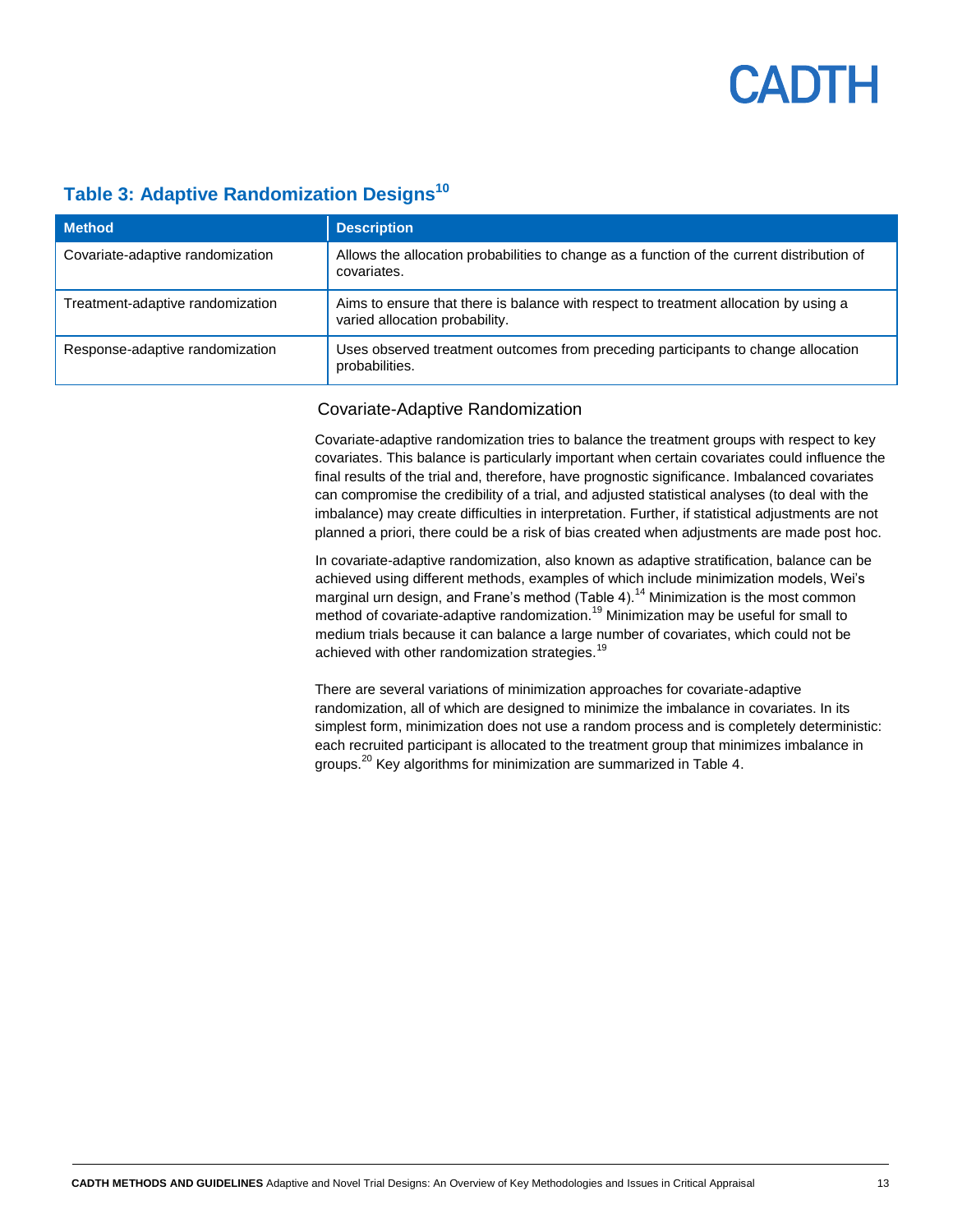| <b>Method Authors (Year of Development)</b> | <b>Description of Method</b>                                                                                                                                                                                                                                                                                                                                                                                                                                                                                                                                                                                                                                                                                                                                                  |
|---------------------------------------------|-------------------------------------------------------------------------------------------------------------------------------------------------------------------------------------------------------------------------------------------------------------------------------------------------------------------------------------------------------------------------------------------------------------------------------------------------------------------------------------------------------------------------------------------------------------------------------------------------------------------------------------------------------------------------------------------------------------------------------------------------------------------------------|
| <b>Taves (1974)</b>                         | A minimization algorithm that compares marginal totals of corresponding covariates<br>for each treatment group. The group with the lowest marginal total is where the next<br>participant is allocated.                                                                                                                                                                                                                                                                                                                                                                                                                                                                                                                                                                       |
| Pocock and Simon (1975)                     | A minimization algorithm that builds on the model proposed by Taves (1974). This<br>method:<br>• temporarily assigns a participant to both groups and then calculates the absolute<br>difference in marginal totals for comparison<br>• places the next participant in the group with the lowest sum of absolute<br>differences among the covariates.                                                                                                                                                                                                                                                                                                                                                                                                                         |
| Zelen (1974)                                | A minimization model that follows a simple randomization sequence; however, once<br>a predetermined threshold for balance is met, the next participant is forced to go to<br>the group with fewer participants.                                                                                                                                                                                                                                                                                                                                                                                                                                                                                                                                                               |
| Chen (2011)                                 | A two-way minimization procedure that assesses the "imbalance in the total numbers<br>of participants" and the "imbalance in the distributions of prognostic factors" and is<br>therefore considered both covariate adaptive and treatment adaptive. This method:<br>• chooses to minimize one of these two imbalances by probability when allocating a<br>participant to a treatment group<br>• has appropriate type I error rates when performed correctly<br>• is most useful for small trials.                                                                                                                                                                                                                                                                            |
| Wei's marginal urn design                   | Method that attempts to resolve, using a modified urn design, the potential for<br>treatment imbalances that can occur in stratified procedures when there is a large<br>number of strata with small strata sizes.                                                                                                                                                                                                                                                                                                                                                                                                                                                                                                                                                            |
| Frane et al. (1998)                         | Covariate-adaptive randomization method for both continuous and categorical<br>variables that uses P values to assess imbalance between treatment groups. The<br>smaller the P value, the greater the imbalance between treatment groups. This<br>method:<br>• starts by assigning a new participant to either the treatment or the control group,<br>and then calculates P values for each covariate using a t-test, with an analysis of<br>variance for continuous variables and a chi-square test for categorical variables<br>• repeats this process by temporarily placing this participant in each of the other<br>treatment groups; the minimum P value is then identified from all the test statistics,<br>and the participant is ultimately allocated to this group. |

## **Table 4: Methods for Covariate-Adaptive Randomization14,19,21**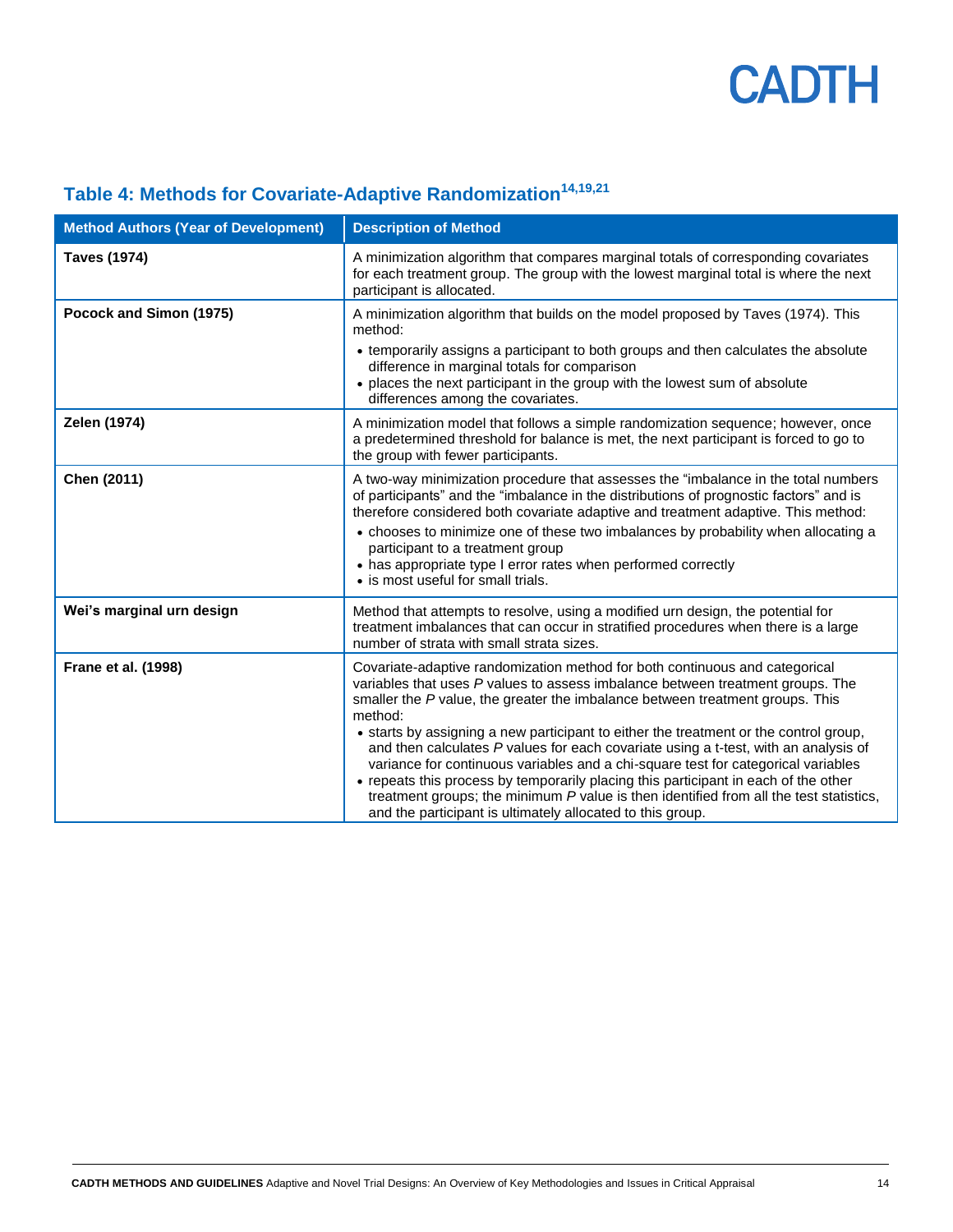#### *Limitations*

Despite the effectiveness of covariate-adaptive randomization for balancing prognostic factors, there are limitations to this approach. Given that the allocation of a participant is dependent on the balance of covariates of the preceding participants, the treatment allocation can be predictable.<sup>22</sup> Being able to predict the treatment to which a participant will be allocated can influence the decision of whether or not to enroll that participant, thereby introducing selection bias.<sup>22</sup>

Another limitation of covariate-adaptive randomization is that it depends on the correct determination of the participant's prognostic factors. Poor data quality (i.e., incorrect information on the covariates) can result in randomizing the participant to the incorrect treatment group. With minimization, imbalance may still arise from participants withdrawing from a study or being lost to follow-up after they have been randomized to treatment.<sup>22</sup> An important limitation of covariate-adaptive randomization is that the assumptions of the statistical inference of standard statistical tests are difficult to achieve because of the complicated probability structure arising from the strategies used for adaptive randomization.<sup>3</sup> As such, standard statistical tests may lack validity, although robust statistical test methods for covariate-adaptive randomization have become available.<sup>19</sup>

#### Treatment-Adaptive Randomization

Treatment-adaptive randomization is used to help balance the treatment allocation, irrespective of covariates. Under treatment-adaptive randomization, the allocation probabilities are updated on the basis of the allocation history within the trial. Several techniques have been developed to increase treatment balance; urn randomization, Efron's biased coin, and adaptive coin randomization are summarized in Table 5. Although the Efron's biased coin method is easy to implement and maintains some aspect of randomization, this approach does not distinguish between large and small imbalances (i.e., regardless of the imbalance, the same probability constant is employed to help restore balance).<sup>23</sup> The adaptive biased coin model was developed to address this limitation.<sup>24</sup>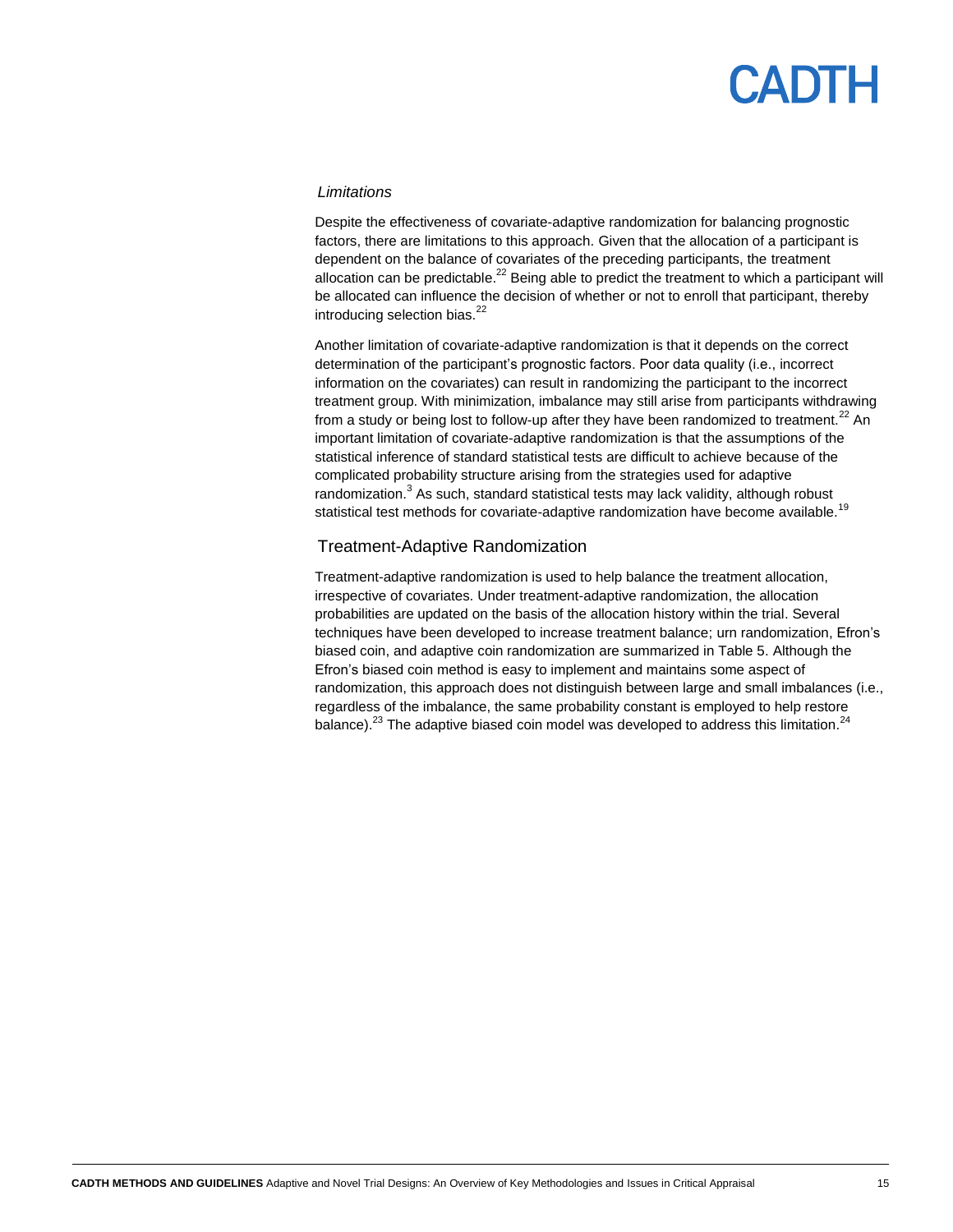| <b>Design</b>                     | <b>Method</b>                                                                                                                                                                                                                                                                                                           |
|-----------------------------------|-------------------------------------------------------------------------------------------------------------------------------------------------------------------------------------------------------------------------------------------------------------------------------------------------------------------------|
| Urn randomization (Friedman 1949) | • Equal numbers of two different coloured balls are placed in an urn, each colour<br>representing a treatment group.                                                                                                                                                                                                    |
|                                   | • Randomization is achieved by selecting a ball. The selected ball is replaced in the<br>urn, and two balls of the opposite colour are added to the urn.                                                                                                                                                                |
|                                   | • The probability that the opposite treatment will be selected the next time increases, as<br>does the likelihood of treatment balance.                                                                                                                                                                                 |
|                                   | • This approach is helpful in achieving balance in smaller trials and at the beginning of<br>larger trials. Once trials reach a certain size, urn randomization behaves like simple<br>randomization and therefore reduces the potential for selection bias as the sample<br>size increases.                            |
| Efron's biased coin               | • The existing treatment balance influences future treatment allocation.                                                                                                                                                                                                                                                |
|                                   | • If balance exists, then the probability of the next participant being assigned to either<br>treatment group is 0.50. If one group has more participants, then the probability that<br>the next participant will be assigned to the opposite treatment will be a constant<br>between 0 and 1 ( $0 < \text{eta} < 1$ ). |
|                                   | • Any constant could be used, though 3/ <sub>3</sub> is thought to be optimal, and unlike the urn<br>model, the probability does not change as a function of the degree of imbalance.                                                                                                                                   |
| Adaptive biased coin design       | • The design is based on Friedman's urn model; however, the existing balance is scaled<br>by the total sample size to date.                                                                                                                                                                                             |
|                                   | • The ratio of the imbalance to the total sample size is then used to determine the<br>probability that will be used.                                                                                                                                                                                                   |
|                                   | . The greater the imbalance, the greater the probability that the next participant will be<br>assigned to the group with fewer participants. <sup>23</sup>                                                                                                                                                              |

### **Table 5: Methods for Treatment-Adaptive Randomization14,24**

#### *Limitations*

Treatment-adaptive randomization can have some limitations. Covariates are not considered in the balancing algorithm, which can create imbalances in prognostic variables in smaller studies. There is also a greater chance of predictability because the probabilities for treatment assignment are known in advance, possibly leading to selection bias, as previously outlined.<sup>23</sup> Similar to covariate-adaptive randomization, inferential statistical testing under treatment-adaptive randomization should consider that treatment allocation is not fully random.<sup>25</sup>

#### Response-Adaptive Randomization

Response-adaptive randomization takes into consideration the treatment outcomes of preceding study participants to adjust allocation probabilities.<sup>10</sup> Traditional randomization strategies for two-arm studies may, for example, involve allocating participants into treatment groups in a 1:1 ratio. Response-adaptive randomization shifts the ratio in favour of the therapy with more favourable outcomes as the trial progresses. Typically, a probability threshold for accepting or rejecting the null hypothesis would be identified a priori, and once that probability is met, the trial is closed.<sup>26</sup> "Play the winner" and "randomized play the winner" are examples of approaches to conducting a response-adaptive randomization trial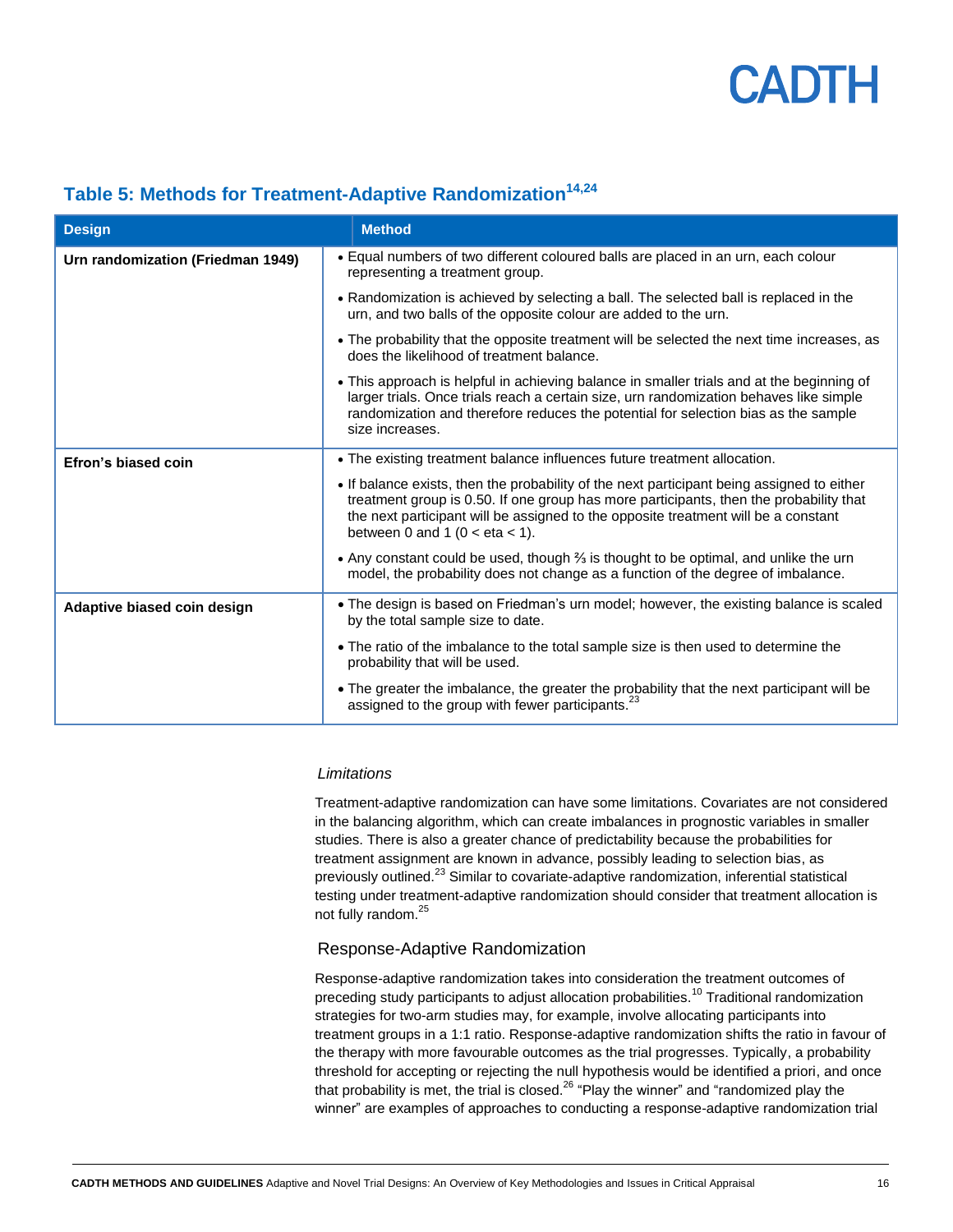that have been used in practice (Table 6). Response-adaptive randomized designs are most efficient when the disease is rare and the anticipated differences between the treatments are  $larea.<sup>27</sup>$ 

### **Table 6: Response-Adaptive Randomized Designs<sup>9</sup>**

| <b>Design</b>              | <b>Method</b>                                                                                                                                                                                                                |
|----------------------------|------------------------------------------------------------------------------------------------------------------------------------------------------------------------------------------------------------------------------|
| <b>Play the winner</b>     | The trial starts by using a simple randomization procedure, and each participant's<br>٠<br>response is labelled as a "success" or a "failure."                                                                               |
|                            | If a participant's response is a success, then the subsequent participant enrolled will be<br>given the same treatment; if the response is a failure, then the subsequent participant will<br>be given the opposite therapy. |
|                            | The trial stops when a predefined number of failures is documented or when the trial<br>reaches its target sample size.                                                                                                      |
| Randomized play the winner | An urn is filled with balls labelled either "T" (treatment) or "C" (control).<br>٠                                                                                                                                           |
|                            | At the beginning of the trial, there is an equal number of Ts and Cs.                                                                                                                                                        |
|                            | As participants are recruited, if they are deemed to have success with treatment or to have<br>failed the control, then a pre-specified number of "T" balls are added to the urn.                                            |
|                            | This process increases the probability of receiving the more promising therapy while<br>maintaining the possibility of receiving the control.                                                                                |

#### *Limitations*

Response-adaptive can be administratively difficult to implement and manage. For large trials or trials with a long duration of treatment, feasibility becomes an issue given that the randomization of a participant is dependent on the response of the previous participant, and this process also creates a risk of selection bias.<sup>3</sup> Like covariate-adaptive randomization, predictability is also a concern, as recent outcomes influence the probability of being allocated to certain groups. With response-adaptive randomization, it is also difficult to calculate appropriate sample sizes in advance of the study because the allocation and size of treatment groups are dependent on the participant outcome. As well, the ability to maintain control over the type I error rate in response-adaptive designs is complex.<sup>26</sup> A further limitation of response-adaptive randomization is that significant imbalances of covariates may exist between groups at the end of the trial. The smaller the sample in the inferior treatment group, the more magnified the imbalance in covariates can become.

Bias can be introduced in a study that uses response-adaptive randomization if healthier participants decide (or their physicians decide on their behalf) to delay enrolment in a trial to increase the likelihood of receiving the superior treatment. Sicker or refractory participants tend to be enrolled earlier in clinical trials. This situation can create an imbalance in participants and a biased effect estimate since the probability of being randomized to the superior treatment increases later in the trial with adaptive randomization<sup>10</sup> and decreases the generalizability of the findings. Enrolling healthier participants later in the trial also has the potential to increase the study duration, as the healthier participants who are recruited later will tend to have a longer time to event, which can delay the release of results.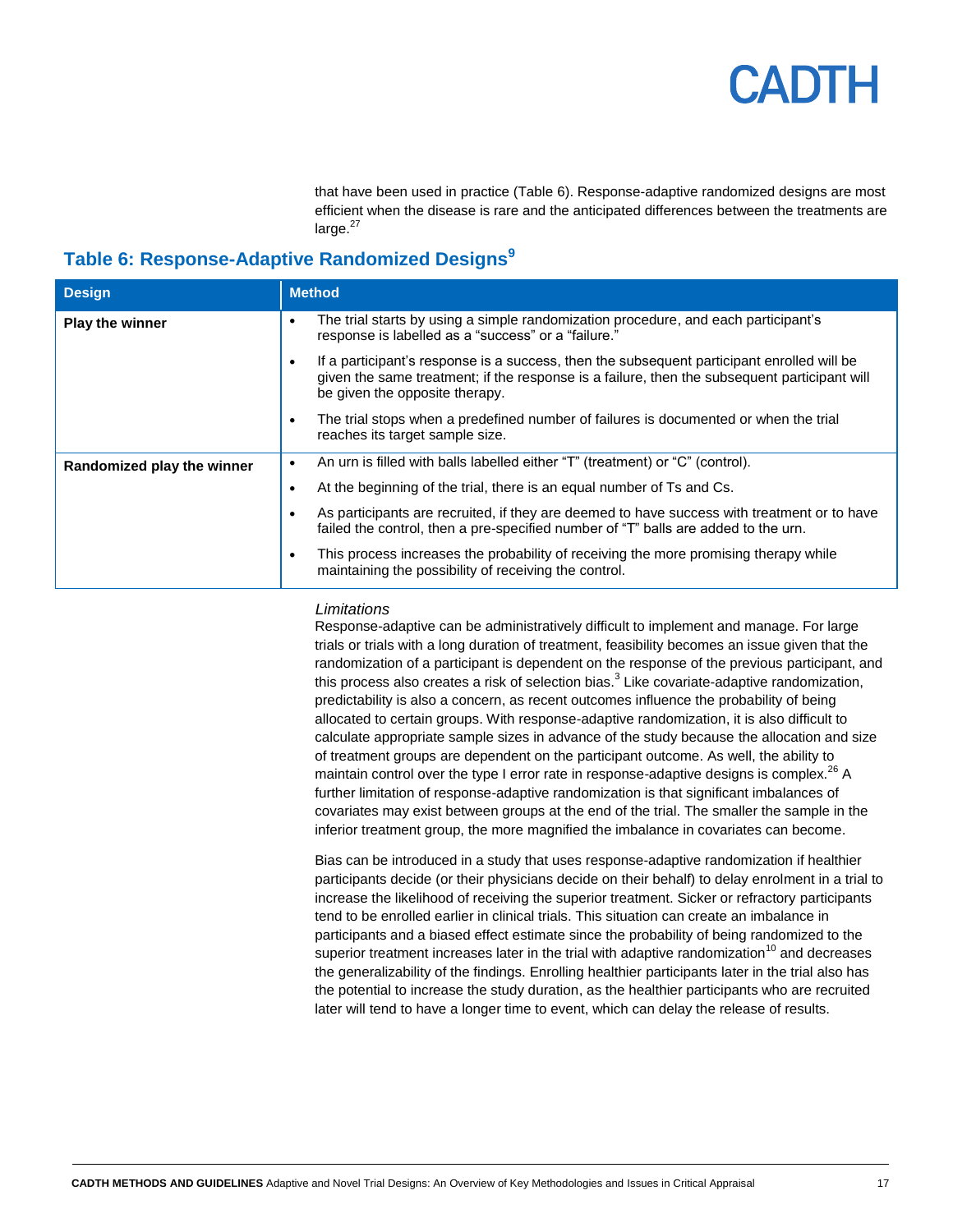#### **Guidance**

FDA's *Guidance for Industry: Adaptive Design Clinical Trials for Drugs and Biologics* includes commentary on response-adaptive randomization designs, but not on covariateadaptive or treatment-adaptive trial designs.<sup>4</sup> The European Medicines Agency and PhRMA have not put forth any recommendations or statements on adaptive randomization strategies.<sup>6,7</sup>

According to FDA, response-adaptive randomization designs, such as the "play the winner" model, are "less well understood." In the guidance document, FDA indicates that such methods are valuable in exploratory studies, as they may permit more dosage options to be studied, but states that such designs should be used with caution in confirmatory studies. FDA highlights several key limitations, one being that the analysis is not as easily interpreted compared with cases where fixed randomization probabilities are used. FDA further emphasizes the need to control the type I error rate and avoid bias. Concern is also raised that changing allocation probabilities will result in imbalances in participant characteristics (both known and unknown) and that if those characteristics are associated with the outcome, the estimated difference in treatment effect between groups could be biased.<sup>4</sup>

#### <span id="page-17-0"></span>**Adaptive Group Sequential Design**

In a conventional group sequential design, an interim analysis is conducted at one or more planned points in the trial to assess efficacy and safety, and to identify a lack of treatment benefit (i.e., futility), which would make continuing the trial unethical and lead to early termination. In clinical trials that assess therapies of unknown clinical benefit, it is ethical to monitor data to ensure that participants are not exposed to unnecessary risks. It may be necessary to stop a trial early if there is evidence that the therapy is ineffective or unsafe. Group sequential designs are considered by FDA to be "well understood" if they use accruing study data in a planned and confidential manner (i.e., by a DMC), with appropriate control of the type I error rate, and maintain study integrity.<sup>4</sup>

A group sequential design can incorporate additional, planned adaptive features at the time of interim analysis, such as sample size re-estimation and changes to the study arms (modifications, deletions, or additions), study end points, dosage or the duration of treatment, or the randomization schedule.<sup>4</sup> These study designs are referred to as adaptive group sequential designs. For example, one or more unblinded interim analyses of the apparent treatment effect could be carried out, and groups that meet the prospectively defined futility criteria would be terminated early from the study. When these additional adaptive features are incorporated, the design may be considered by FDA to be "less well understood," depending on the adaptation that is made. $4$ 

Blinded analyses are "those in which the treatment group assignments of study subjects are not known and are therefore not used in any manner in the analysis" and unblinded analyses are "those in which the treatment group assignments of subjects are known and used in some manner in the analysis, usually (but not always) as a formal comparison between treatment groups."<sup>4</sup>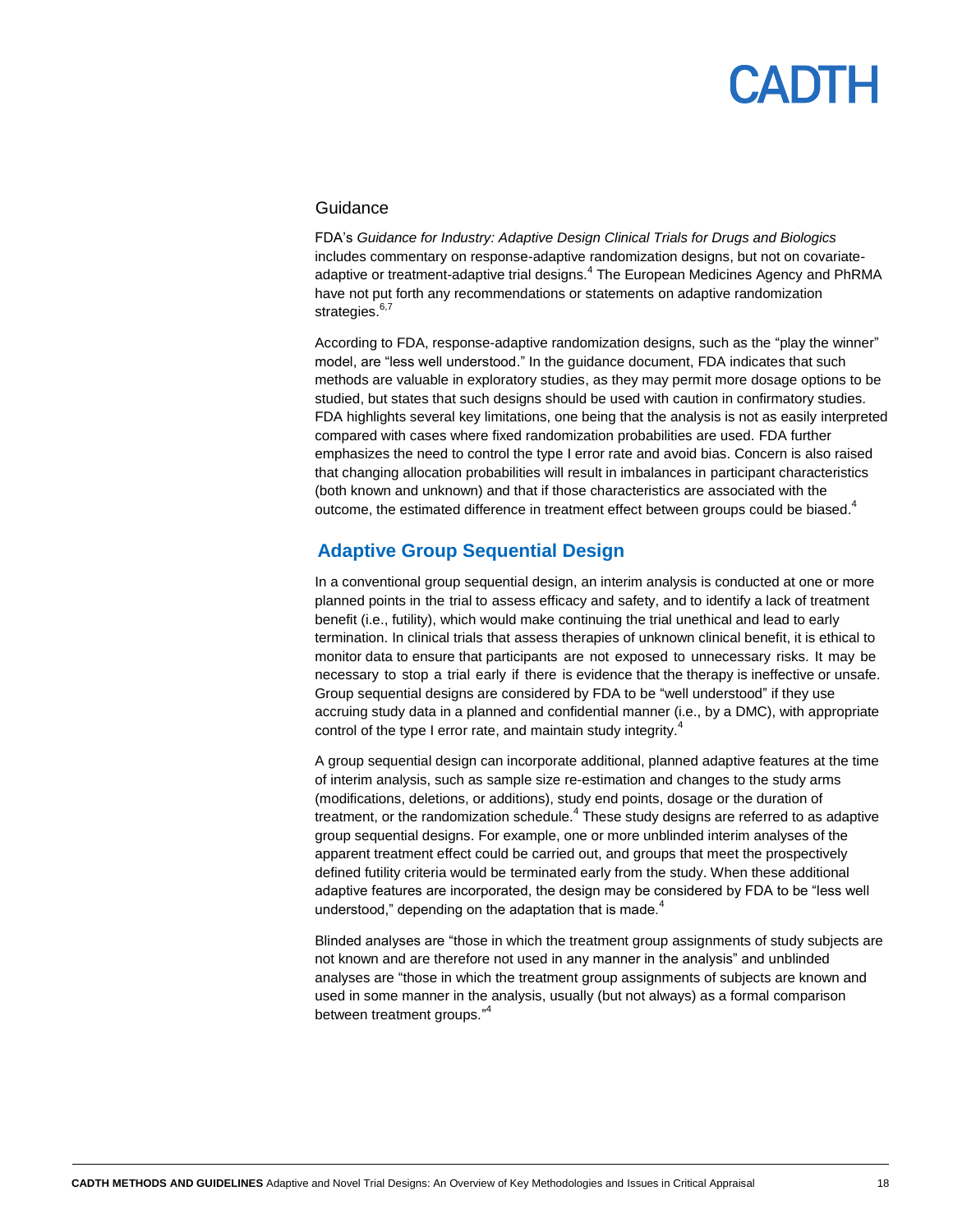#### Limitations

In a group sequential design, multiple "looks" at the data will increase the risk of type I error (unless adequately controlled) and can potentially introduce operational bias if there is knowledge of the interim analysis.<sup>4</sup> The implementation of multiple points of interim analysis can be particularly troublesome. Different approaches can be taken to control the type I error rate in a group sequential design. Haybittle and Peto maintain a very stringent alpha level throughout enabling the use of a *P* value at or close to 0.05 at the final analysis. 14,28 With this approach, it can be difficult to stop a trial early. O'Brien and Fleming use an approach that makes the level for significance less and less stringent in each analysis while still reserving the majority of the alpha for the last analysis.<sup>14</sup> The advantage of this approach is that the trial is more likely to stop early than with the Haybittle and Peto approach but allocates only a small amount of the total nominal significance to the early stages of interim analysis.<sup>14</sup> The Lan and DeMets alpha spending function is an approach to maintaining the type I error rate in a group sequential design where the number of interim analyses does not need to be pre-specified.<sup>29</sup>

Another major limitation of group sequential designs is that stopping a trial early because of unanticipated large treatment effects may overestimate the true effect, particularly early in a trial, when sample sizes are smaller and estimated treatment effects can be quite variable.<sup>4,14</sup> This limitation is, in part, why some alpha spending functions for interim analyses make it more difficult to stop a trial in the earliest phases. FDA only supports the early termination of trials when there is a combination of compelling ethical concern (improved survival or the avoidance of irreversible disability) and robust statistical evidence.<sup>4</sup> However, FDA further states that it is difficult to determine if the observed treatment effect is reflective of "random highs" related to the limited amount of data early in the trial.<sup>4</sup> The overestimation of treatment effect that can occur early in a trial also presents a challenge for adaptive group sequential designs when adaptations to the design (e.g., dropping treatment arms) are made on the basis of those treatment estimates.<sup>4,14</sup>

The early termination of a trial for efficacy reasons reduces the sample size and trial duration (and follow-up), which will also results in the loss of safety data.<sup>4,14</sup> Further, the reduced sample size may mean that there are fewer participants available for important prespecified subgroup analyses.<sup>4,14</sup>

#### Guidance

Despite the potential for limitations, FDA considers group sequential designs to be "well understood" if they are based on "unblinded interim analyses of accruing study data that are used in a planned and confidential manner (i.e., by a DMC [data monitoring committee]) that controls type I error and maintains study integrity."<sup>4</sup>

For the group sequential methods to be valid, FDA states that they must adhere to the prospective analytic plan, terminating groups if a futility criterion is met and not terminating the study for efficacy unless the prospectively defined efficacy criteria are satisfied. It should be noted, however, if the trial is not conducted according to the FDA guidance, a group sequential design would not be considered "well understood."

The PhRMA working group has not put forth any recommendations or statements on group sequential designs.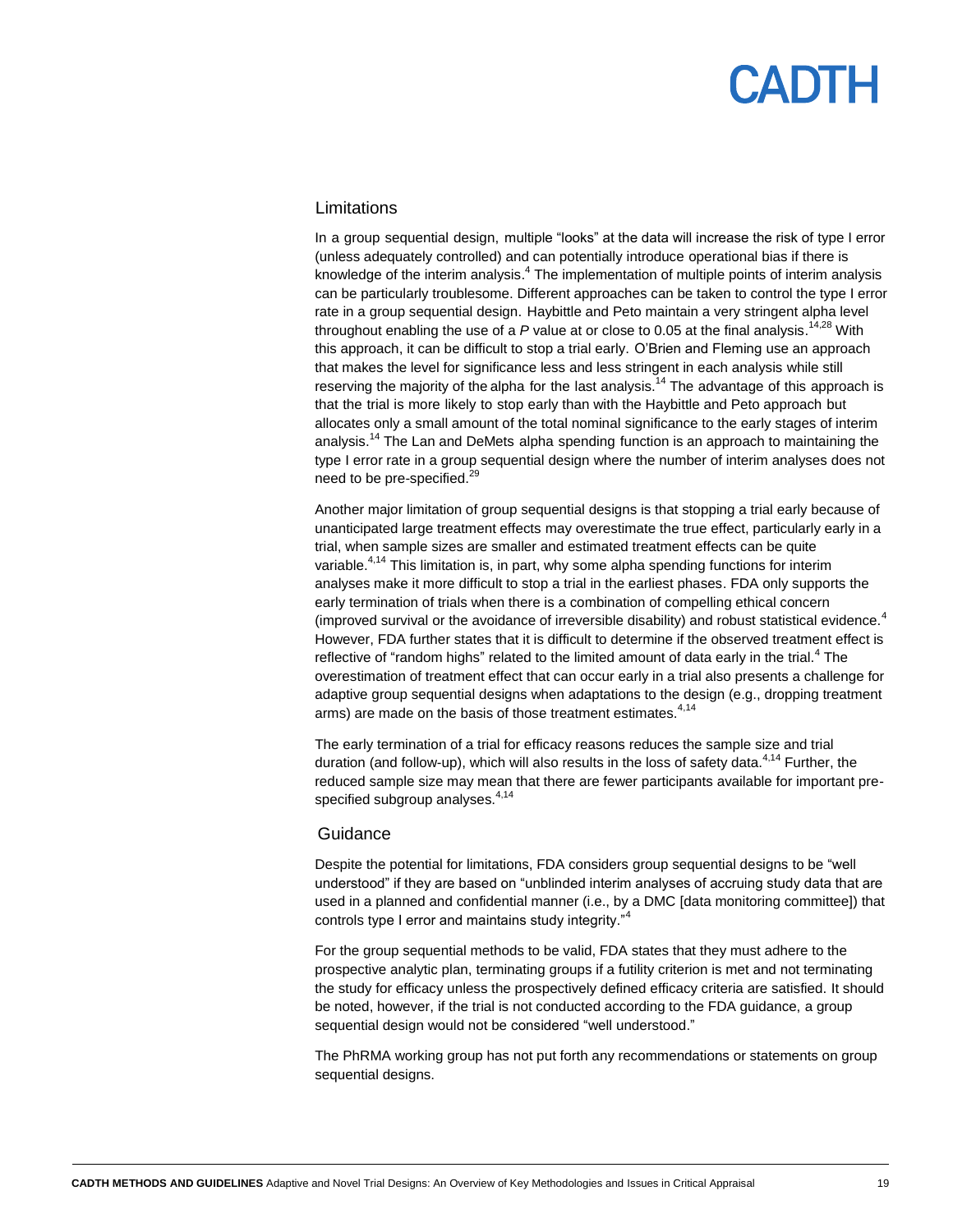#### <span id="page-19-0"></span>**Sample Size Re-Estimation**

Sample size re-estimation is an adaptive design that permits the sample size to be adjusted or re-estimated on the basis of an interim analysis of observed data from a study.<sup>9</sup> For a superiority study, the estimation of a study's sample size is based on values obtained from previous studies, from literature values or from consulting with content experts. As a result, the parameters are only an approximation of the anticipated value that will be observed in the study. Inaccurate estimates for these variables can result in an underpowered or overpowered study, leading to the inefficient use of resources. For example, a study may be originally designed to detect a larger treatment effect than is actually observed in a clinical trial. Regardless of whether the smaller treatment effect is still clinically relevant, the trial may be underpowered to detect the difference statistically. A clinical trial may be similarly underpowered if the variance used in the sample size calculation is lower than the variance observed in the actual trial.<sup>30</sup>

A sample size re-estimation design enables researchers to update their parameter estimates on the basis of accumulated data from the ongoing trial to estimate a more accurate sample size. Group sequential methods can be used for sample size re-estimation at planned points within the trial, the timing of which can be defined by the number of participants recruited along with their follow-up period, or on the basis of a fixed number of events.

Statistical techniques must be applied to control the type I error rate when methods of sample size re-estimation are used in a clinical trial.<sup>4</sup> As well, it is important to consider that in the interim analysis, short-term data will be predominant and the treatment effect may vary over time. Thus, the treatment effect from the interim analysis could potentially differ from the treatment effect expected at the study conclusion. As such, FDA recommends acting conservatively when deciding to make changes to sample size based upon early estimates.<sup>4</sup>

#### Limitations

With sample size re-estimation, there is a risk of type I error rate inflation, which must be adjusted for in the analysis. $9$  When using a group sequential approach to sample size reestimation, the limitations highlighted in the previous section on group sequential designs also apply. An additional concern with sample size re-estimation is the ability of blinded investigators to predict the treatment effect. That is, investigators may become effectively unblinded with all the associated risks for selection bias and potentially inflated estimates of effect based upon changes to the sample size. Further, there is the risk that the trial's interim result, which is based on a limited number of participants, will be considered to represent the "true" treatment effect at the study completion when, in fact, it could differ considerably. The variability in event rates or treatment effect at different points in a study's timeline can be substantial; therefore, such early data should be interpreted cautiously,<sup>4</sup> as misinterpretation can result in misleading or biased sample size reestimation. Thus, it remains possible that despite having re-estimated the sample size, a clinical trial could potentially remain underpowered at its completion.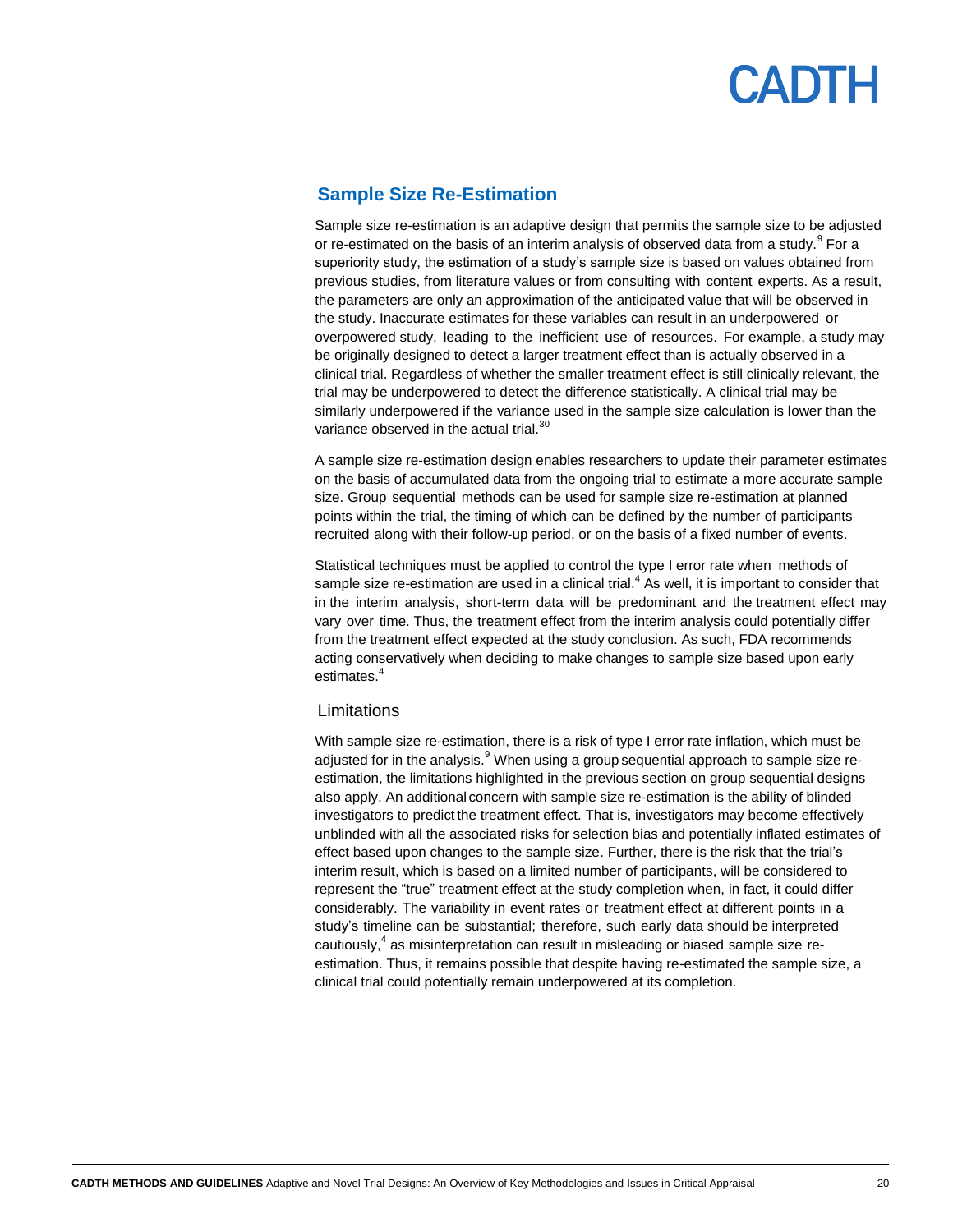#### **Guidance**

According to FDA, sample size re-estimation based solely on the interim analysis of nuisance parameters (any parameter, other than the treatment effect, that can affect the overall power of the study) is considered to be a "well understood" adaptation, and sample size re-estimation that uses unblinded data of treatment effect is considered to be "less well understood."<sup>4</sup> Although the PhRMA working group does distinguish between methods, it recognizes the importance of sample size re-estimation for trial efficiency and has put forth recommendations for maximizing benefits while maintaining integrity.<sup>6</sup> Table 7 summarizes the recommendations from each document.

### **Table 7: Recommendations for Sample Size Re-Estimation**

| FDA <sup>4</sup>                                                                                                                                                                                | <b>PhRMA</b> <sup>6</sup>                                                                                                                                                                                                                                                                                                                                                                                                                                                                                                                         |
|-------------------------------------------------------------------------------------------------------------------------------------------------------------------------------------------------|---------------------------------------------------------------------------------------------------------------------------------------------------------------------------------------------------------------------------------------------------------------------------------------------------------------------------------------------------------------------------------------------------------------------------------------------------------------------------------------------------------------------------------------------------|
| • Analysis should be conducted in a blinded manner<br>when possible to prevent the introduction of bias.                                                                                        | • "The need for sample size re-estimation should be carefully<br>evaluated during trial planning, and the extent to which it is planned                                                                                                                                                                                                                                                                                                                                                                                                           |
| • Since sample size re-estimation using a blinded<br>assessment of nuisance parameters can be done<br>while controlling for type I error, it should be<br>considered in most clinical trials.   | to re-evaluate sample size should be described in the protocol.<br>Sample size re-estimation should never be a substitute for adequate<br>up-front planning; rather, it is an acknowledgment of potential<br>limitations of the information available at the time of trial design."                                                                                                                                                                                                                                                               |
| • The timing of a sample size re-estimation should be<br>considered carefully, as the variability of the<br>estimate can be substantial at different points in<br>the trial.                    | • "These methods should generally be implemented minimally within<br>the trial as needed to achieve a more satisfactory sample size. A<br>single re-evaluation may suffice, particularly for nuisance<br>parameters. If a minimum sample size has been prespecified, then it<br>will often be sensible to perform the re-estimation shortly before                                                                                                                                                                                                |
| • Sample size re-estimation strategies should be                                                                                                                                                | reaching that minimum enrollment."                                                                                                                                                                                                                                                                                                                                                                                                                                                                                                                |
| reserved for increasing study size and not<br>decreasing study size, as there is the risk of<br>making the wrong choice because of the high<br>variability in effect size throughout the study. | • "Logistic concerns must be adequately planned for in advance, such<br>as the potential need for additional drug supply if the sample size is<br>increased."                                                                                                                                                                                                                                                                                                                                                                                     |
|                                                                                                                                                                                                 | • "Where relevant, consider whether to withhold from the protocol and<br>document elsewhere details of the re-estimation procedure, to<br>decrease the amount of information that observers can infer from<br>any changes made to the sample size."                                                                                                                                                                                                                                                                                               |
|                                                                                                                                                                                                 | • "We recommend that sample size re-estimation based on nuisance<br>parameters should be routinely considered, particularly when there<br>is a good deal of uncertainty about those parameters or the sample<br>size is very sensitive to initial assumptions. Frequently, this can be<br>addressed sufficiently well in a blinded manner and this should often<br>be the recommended approach, because re-estimation can then be<br>implemented in a manner that does not compromise the trial and<br>which minimizes operational difficulties." |
|                                                                                                                                                                                                 | • "Methods exist for sample size re-estimation based on updated<br>information on treatment effects obtained at interim analyses and<br>these can be considered."                                                                                                                                                                                                                                                                                                                                                                                 |
|                                                                                                                                                                                                 | • "However, such methods must be applied cautiously. They can<br>introduce operational biases because 1) they may provide to<br>observers an unacceptable amount of information about the interim<br>effects; 2) different values of the treatment effect may not be of the<br>same level of clinical or commercial relevance; or 3) interim<br>estimates are often too imprecise to be used efficiently in this<br>regard."                                                                                                                      |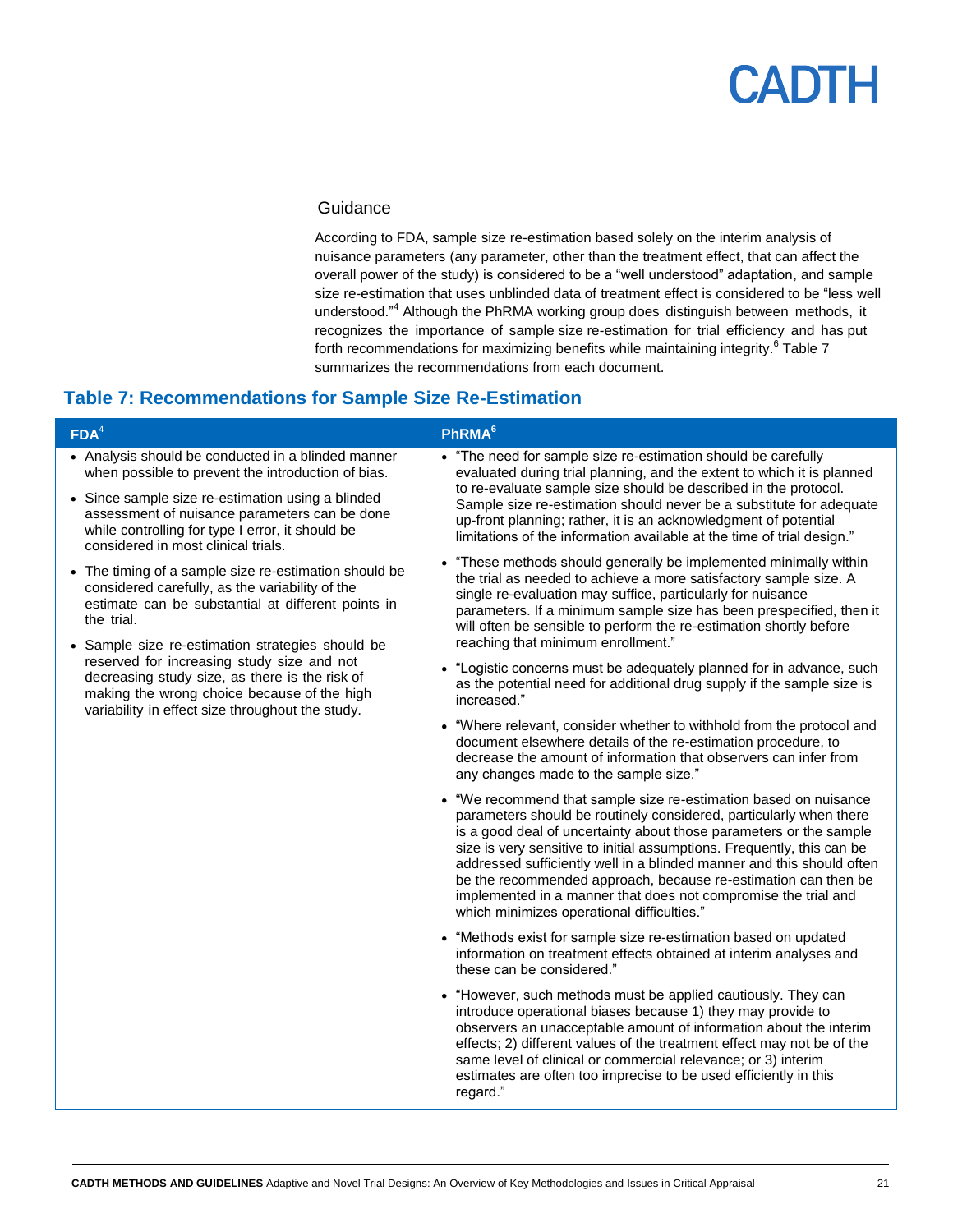# $\mathbf{|\mathbf{A}|}$

| FDA <sup>4</sup> | $\blacksquare$ PhRMA $^6$                                                                                                                                                                                                                                                          |
|------------------|------------------------------------------------------------------------------------------------------------------------------------------------------------------------------------------------------------------------------------------------------------------------------------|
|                  | • "As an alternative, it should be strongly considered whether an<br>appropriate group sequential scheme as a method of sample size<br>determination could better meet the study objectives, as operational<br>concerns are minimized and statistical behavior is often superior." |

<span id="page-21-0"></span>PhRMA = Pharmaceutical Research and Manufacturers of America.

### **Stepped Wedge Cluster Randomization (Novel Design)**

Stepped wedge randomization aims to allow the comparison of policy interventions or service delivery interventions. $31$  The stepped wedge cluster randomized trial is a newer study design that is a modification of the more traditional cluster randomized trial in which clusters of individuals within a larger unit (e.g., a geographic area, a hospital, or a school) are all randomized to receive the same treatment (i.e., the unit is randomized so that all the individuals in that unit receive the same intervention). The stepped wedge design is similar in the sense that the units of randomization are larger than the individual, but rather than the units being randomized to receive one intervention or another, the units are randomized to receive the novel intervention beginning at different times and act as control units up until the designated switching time. All units have a run-in period in which they receive standard therapy so that the intervention-control comparison can be made both within units and between units. At regular intervals (referred to as the "steps") a cluster (in some cases a group of clusters) is then randomized to cross from the control to receive intervention that is being studied.<sup>31</sup> The rationale for cluster randomization, in general, is that certain types of interventions cannot be randomized at the individual level without a high risk of contamination between individuals within a unit.

From a practical perspective, the stepped wedge design overcomes a shortcoming of the traditional parallel cluster trial in the sense that all the participating units in the study will eventually get the study treatment. $31$  Two systematic reviews indicate that the use of this design is increasing in popularity and being used in diverse circumstances.<sup>32,33</sup>

#### <span id="page-21-1"></span>**Limitations**

There are some technical challenges to designing a stepped wedge trial, depending on the particular characteristics of the design. In the design phase, the number of clusters, number and length of steps, and number of clusters randomized at each step must be determined,<sup>31</sup> which can be challenging. Further, methods for power and sample size calculations are only available for cross-sectional designs, in which it is assumed that the individuals being measured within a unit are different from one period to the next. $31$  As well, it is necessary to adjust the calculation for the degree of correlation between individuals within a cluster (the intracluster correlation coefficient); this coefficient is often unknown.<sup>34</sup> From a statistical power perspective, the more usual parallel cluster trial is preferred to the stepped wedge when the intracluster correlation is small.<sup>35</sup>

Studies that use stepped wedge randomization and have a requirement for participants to give consent may have a potential for bias as a result.<sup>36,37</sup> There is still debate about the necessity to recruit and obtain participant consent at the individual level when investigating a new mode of delivery. If individual consent is required, it would be best to recruit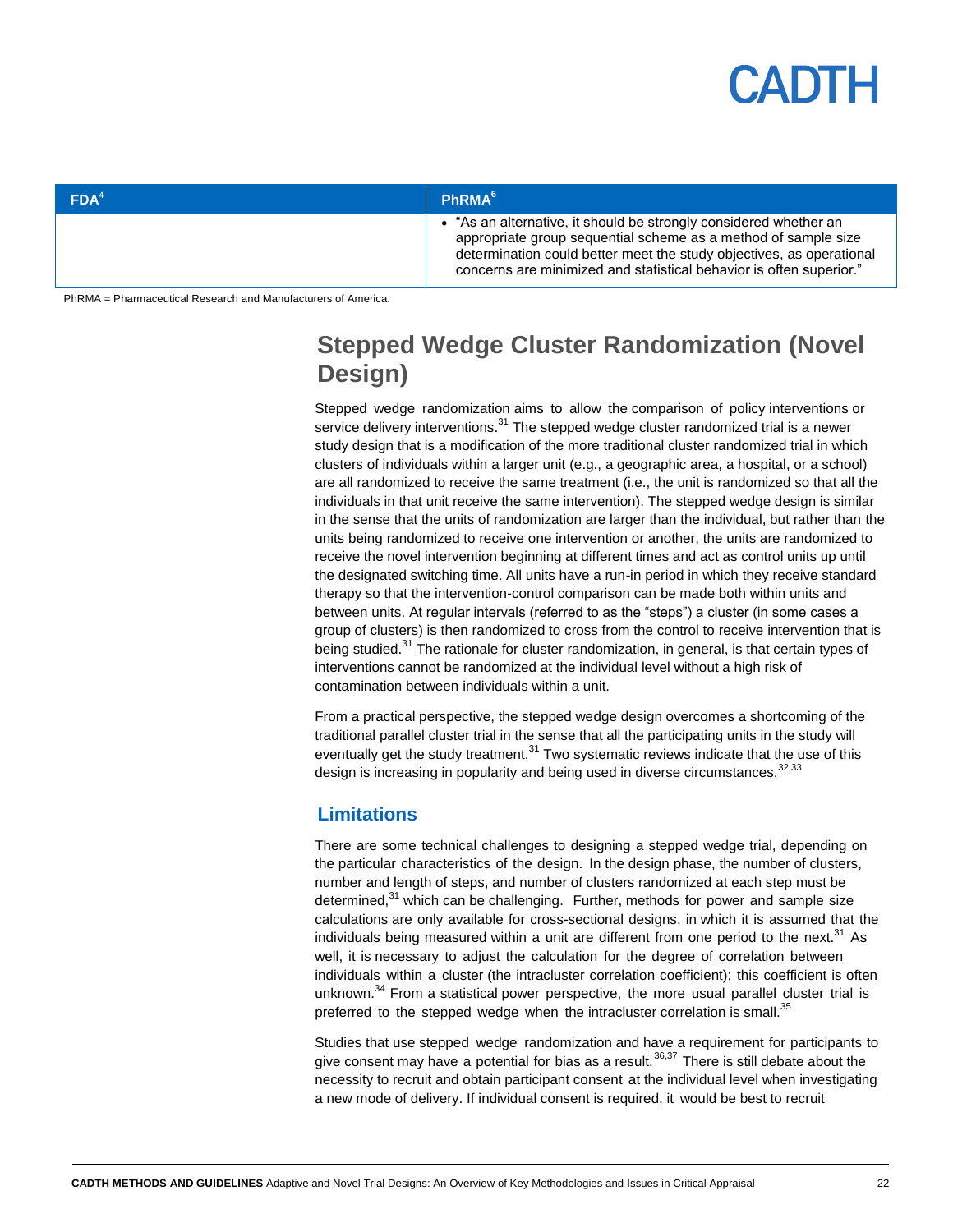participants before they are aware of treatment allocation, which is often not feasible. Clusters must also be ready to cross to the intervention according to the randomization, and this move is not always possible.

Carry-over effects typically are not a concern in trials that use a stepped wedge design, as the control condition precedes the intervention (i.e., crossover is always from control to intervention). However, there may be confounding between treatment and time. At the beginning of the study, few clusters will be receiving the intervention and many will be receiving the standard care or treatment. Toward the end of the study, the reverse is true. Thus, any time trends that have an impact on the outcomes being measured must be adjusted for.<sup>38</sup> Further, if the study population has a medical condition that is unstable and fluctuates during the control condition, this fluctuation could affect the response to the intervention.<sup>39</sup>

## <span id="page-22-0"></span>**Enrichment Designs (Conventional and Adaptive Approaches)**

Enrichment designs are used to focus recruitment on those participants who are more likely to respond to the therapy under investigation. Enrichment is defined as the "prospective use of any participant characteristic to select a study population in which detection of a drug effect is more likely than it would be in an unselected participant."<sup>5</sup> Enrichment characteristics should almost always be specified before study initiation,<sup>5</sup> and would be defined as part of the inclusion and exclusion criteria. This is the conventional enrichment design. When enrichment characteristics are identified after study initiation, the study design is an "adaptive enrichment" study.<sup>5</sup>

Enrichment designs can be applied to personalized medicine, where biomarkers or specific participant characteristics (e.g., genetic, demographic, or physiologic) are used to identify those participants who are more likely to respond to treatment (or experience an adverse event). Specific enrichment strategies used in randomized controlled trials can be divided into three main categories, as outlined in Table 8.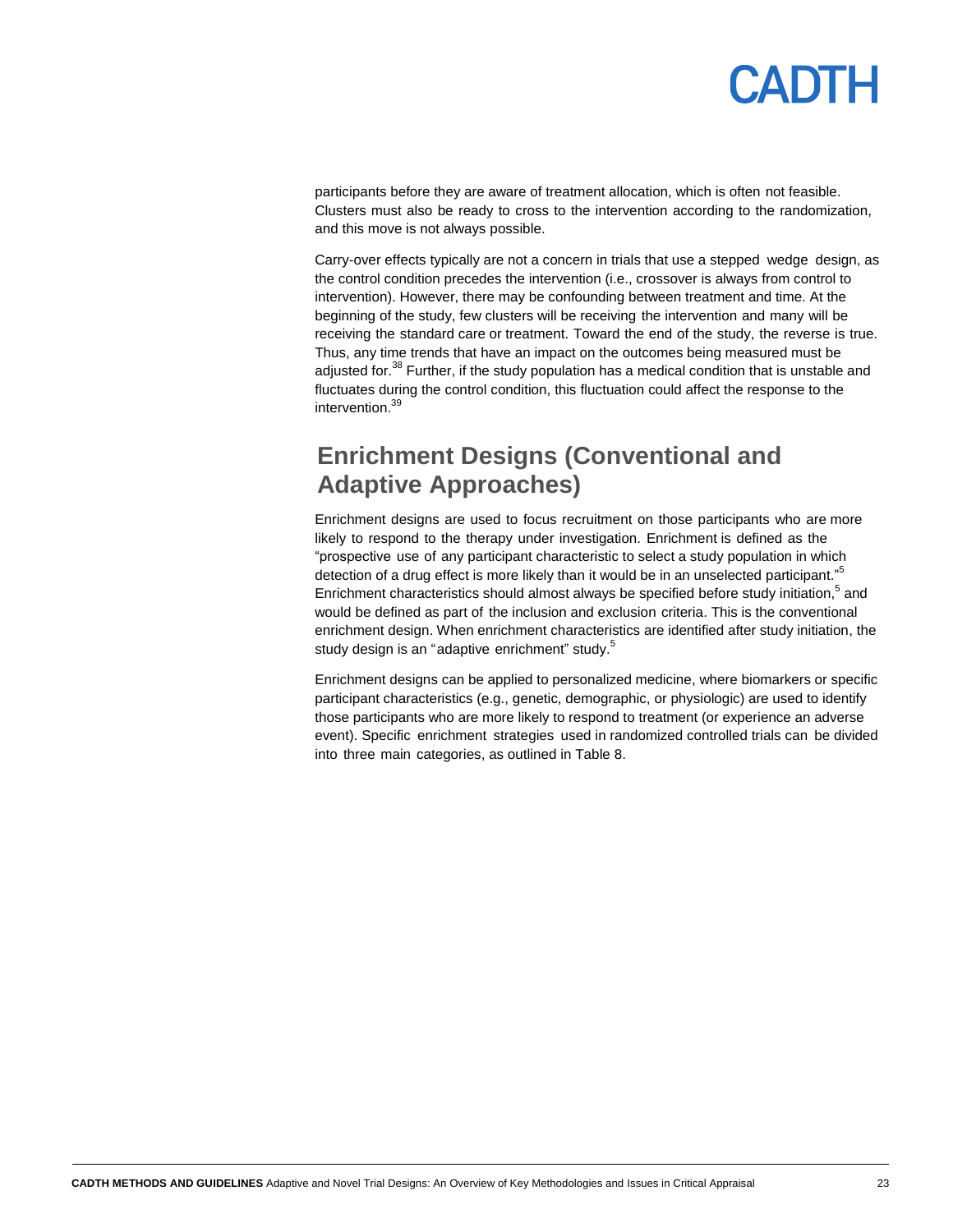| <b>Strategy</b>                                   | <b>Description</b>                                                                                                                                                                                                                                                                                  | <b>Comments</b>                                                                                                                                                                     |
|---------------------------------------------------|-----------------------------------------------------------------------------------------------------------------------------------------------------------------------------------------------------------------------------------------------------------------------------------------------------|-------------------------------------------------------------------------------------------------------------------------------------------------------------------------------------|
| <b>Strategies to</b><br>decrease<br>heterogeneity | • Participants are selected with baseline<br>measurements in a narrow range. This selection<br>measure decreases interparticipant variability.                                                                                                                                                      | • The key purpose is to increase study<br>power by decreasing non-drug-related<br>variability.                                                                                      |
|                                                   | • Participants are excluded if their disease or<br>symptoms improve spontaneously or if their<br>measurements are highly variable. This exclusion<br>measure decreases intraparticipant variability.<br>• Study power is increased by the decreased<br>variability resulting from these strategies. | • These approaches are widely used in<br>practice and are not adaptive.                                                                                                             |
| Prognostic<br>enrichment<br>strategies            | • Participants are selected who have a higher<br>likelihood of a disease-related end point event (for<br>event-driven studies) or a substantial worsening in<br>condition (for continuous measurement end points).                                                                                  | • The prognostic factors may include clinical<br>and laboratory measures, medical history,<br>genomic measures, and proteomic<br>measures.                                          |
|                                                   | • These strategies increase the magnitude of the<br>absolute effect difference between groups but will<br>not alter the relative effect.                                                                                                                                                            | • These strategies allow the treatment effect<br>to be more easily discerned. With higher<br>event rates, the power is higher as well.                                              |
| <b>Predictive</b><br>enrichment<br>strategies     | • Participants are selected who are more likely to<br>respond to the drug treatment than other<br>participants with the condition being treated.                                                                                                                                                    | • The selection of participants may be based<br>on a specific aspect of a participant's<br>physiology or a disease characteristic that<br>is related to the study drug's mechanism, |
|                                                   | • This selection can lead to larger absolute and<br>relative effect sizes and permit the use of a smaller<br>study population.                                                                                                                                                                      | or selection could be empiric (e.g., the<br>participant has had a prior response to a<br>drug in the same class).                                                                   |

### **Table 8: Main Categories of Enrichment Strategies<sup>5</sup>**

### <span id="page-23-0"></span>**Strategies to Decrease Heterogeneity**

Enrichment to reduce sample heterogeneity is not an adaptive approach and is widely used in clinical trials in the form of the a priori inclusion and exclusion criteria to reduce non-drugrelated variability.<sup>5</sup> Narrowing the characteristics of the sample population increases the power of the study and, therefore, the ability to detect a difference if one truly exists. This approach also increases the efficiency of the clinical trial by decreasing the sample size required to demonstrate an effect, given the reduction in the variance of the primary outcome being measured.

Some strategies that might be considered include:<sup>5</sup>

- clearly defining the disease characteristics that participants must exhibit to be included, and ensuring that participants meet those criteria
- identifying participants who are more likely to adhere to therapy and clinic visits or who are less likely to drop out
- excluding participants who improve spontaneously by using a placebo run-in period before randomization
- minimizing baseline variability by only recruiting participants with consistent values for key baseline characteristics measured over a pre-specified run-in period
- excluding participants who are using other pharmacotherapies or treatment modalities that are similar to, or likely to interact with, the study drug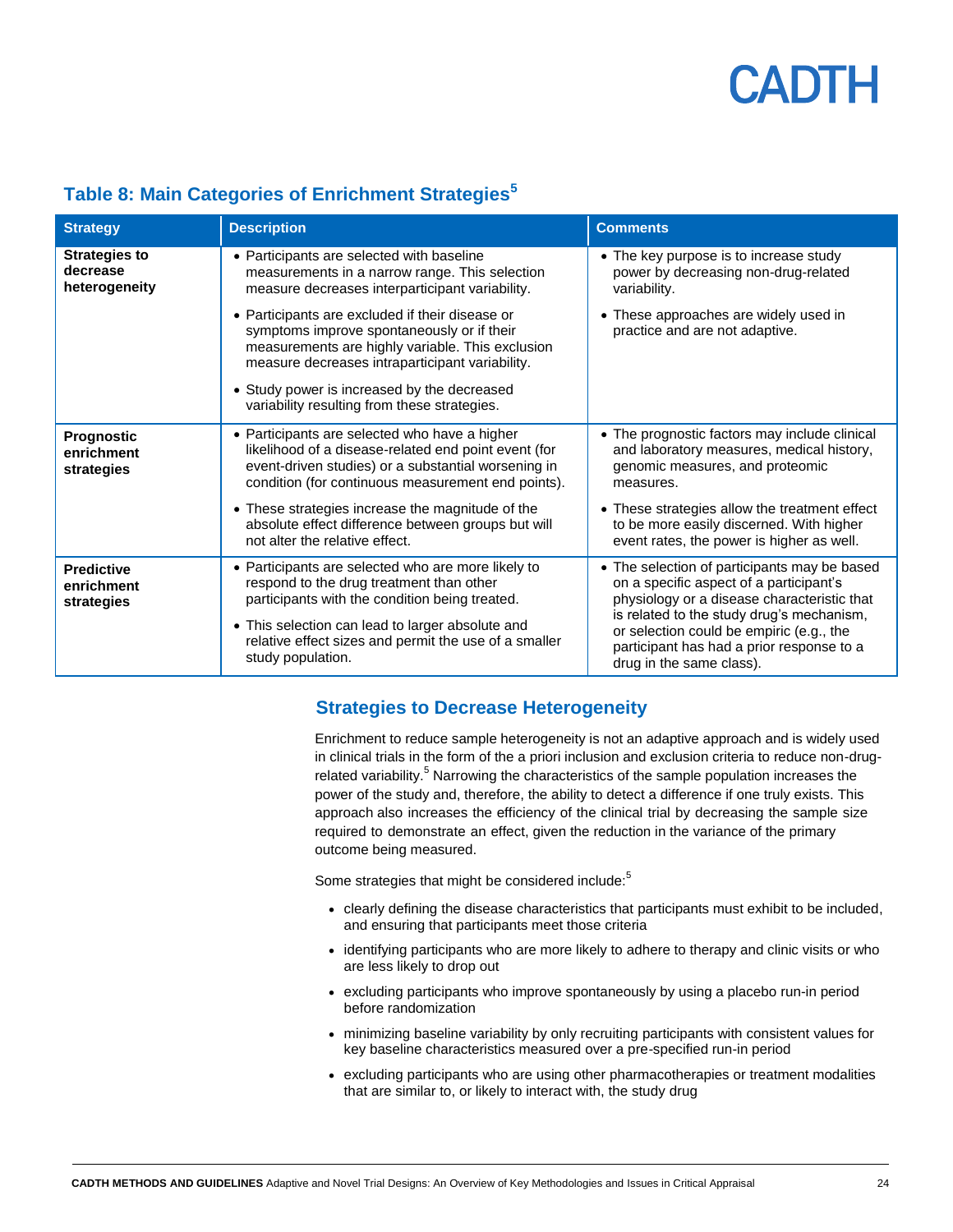- excluding participants who have a high risk of intolerable side effects
- excluding participants who are likely to drop out for non-medical reasons.

#### Limitations

Although making efforts to decrease the heterogeneity of the study sample may improve trial efficiency and help to identify those participants who are more likely to benefit from a given therapy,<sup>5</sup> there are some limitations to this approach. Although very narrow selection criteria can increase the likelihood of demonstrating efficacy within a tightly defined sample,<sup>5</sup> such restrictions can potentially decrease the external validity and generalizability of the study results to the general clinical population. Moreover, studies of wider populations may not be carried out.<sup>5</sup> As such, it remains unclear if similar treatment effects could be anticipated in a more broadly defined participant population.

#### **Guidance**

In its guidance document on enrichment strategies, FDA suggests that the approaches to decreasing heterogeneity as outlined in the previous section are useful and generally accepted in enrichment designs.<sup>5</sup> However, for other approaches (e.g., excluding participants with comorbidities that could have an impact on survival, or broadly excluding participants on concomitant therapies), concerns have been raised that studies with these exclusions may be too restrictive (which would limit the study's generalizability to the broader patient population).<sup>5</sup> FDA states that, under such restrictions, there is a risk that too little information may be provided about the broader participant population that would receive the treatment in practice.<sup>5</sup>

#### <span id="page-24-0"></span>**Prognostic Enrichment Strategies**

Prognostic enrichment strategies use prognostic indicators to identify participants who are most likely to experience an outcome of interest in a study.<sup>5</sup> Investigators generally seek to enroll participants at the greatest risk for the primary outcome such that, if a treatment or intervention is efficacious, there is a greater likelihood of detecting a benefit with a given sample size. Generally, the larger the absolute effect size, the smaller the sample size required to detect a statistically significant difference. By focusing on a high-risk population, fewer participants are required for the detection of a significant difference between treatment alternatives. While focusing on a high-risk population potentially translates into a greater absolute effect in the subpopulation enrolled, typically there is no impact on the relative effect. This type of trial design is particularly useful for examining preventive therapies with indications such as cardiovascular disease (i.e., stroke or myocardial infarction prevention) or oncology.<sup>5</sup>

#### Limitations

To capture participant populations that are more likely to experience an outcome, a balance is required between identifying those who are at higher risk and are therefore good candidates for participating in the trial versus those who are at high risk of rapid deterioration and are therefore beyond the point at which therapy can potentially improve outcomes.<sup>5</sup> Thus, when interpreting the findings of an enriched clinical trial with particularly restrictive inclusion and exclusion criteria, it is critical to consider how these criteria limit the generalizability of the results to populations more broad than those included in the trial. Given the overlap between the limitations of prognostic and predictive enrichment strategies, further limitations are discussed later in this report.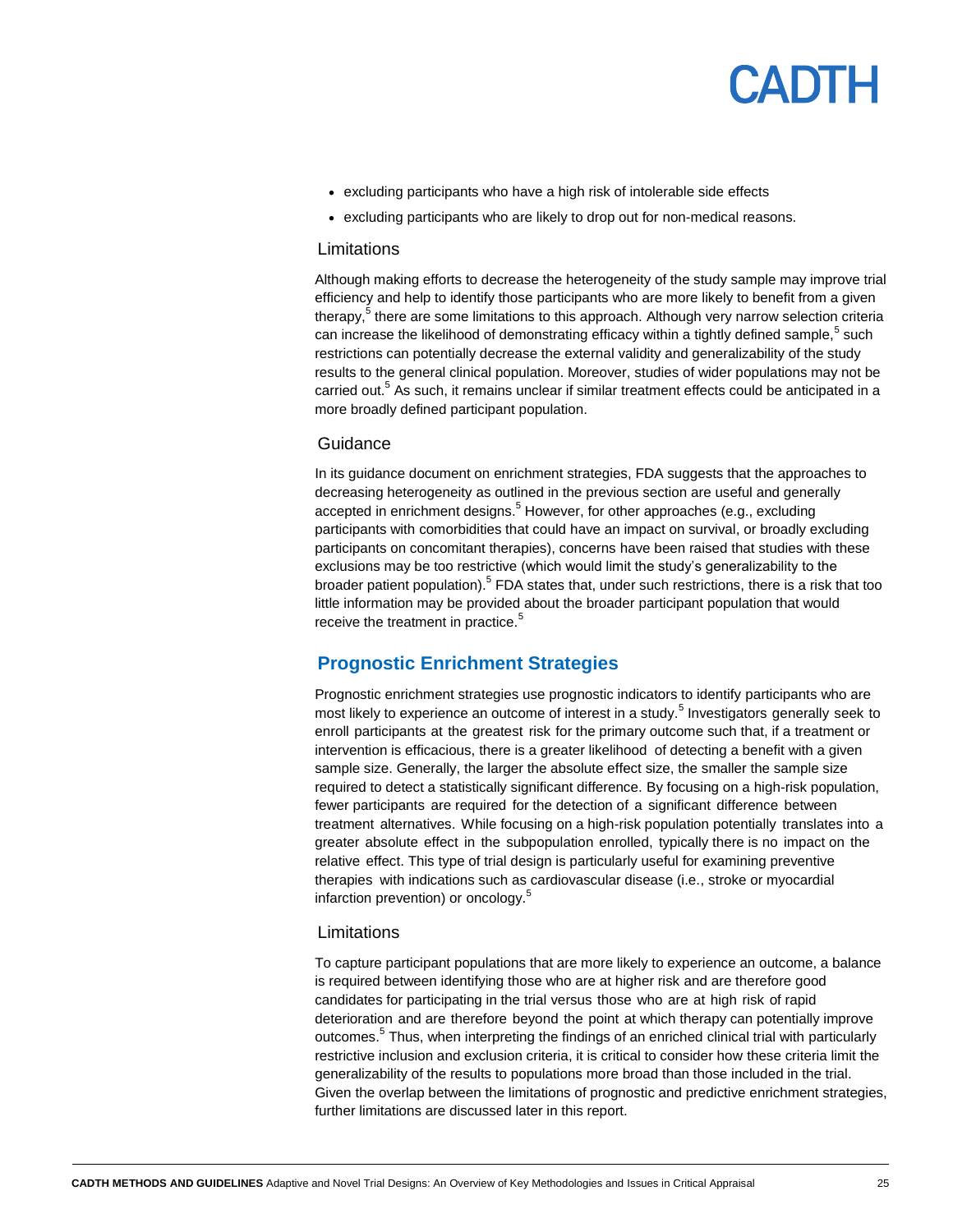#### Guidance

<span id="page-25-0"></span>FDA provides no specific guidance on prognostic enrichment strategies but provides examples of their use.<sup>5</sup>

### **Predictive Enrichment**

Predictive enrichment studies aim to focus on those participants who are more likely to respond to therapy; the studies can involve approaches that are both adaptive and not adaptive in design. Predictive characteristics might include factors such as disease presentation, gender, age, genetic or nongenetic biomarkers, or a history with or response to previous therapies.<sup>5</sup> Like prognostic strategies, narrowing the study population to those more likely to respond translates to a smaller required sample size and, therefore, a more efficient clinical trial. Additionally, employing predictive strategies has the potential to increase the benefit-to-risk ratio for participants by avoiding exposure and potential toxicity in participants unlikely to respond.<sup>5</sup>

Predictive enrichment strategies are particularly useful in early clinical trials, as these strategies can help to establish proof of concept and target dosage selection.<sup>5</sup> These strategies are also commonly used in pharmacogenetics and in circumstances in which response rates are traditionally low (e.g., oncology). By focusing on the potential responders, there is an increased chance of detecting an effect that may not be possible to detect in the broader disease population. Unlike prognostic enrichment designs, in predictive designs there is the potential to detect both a larger absolute effect and a larger relative effect.

Specific predictive enrichment strategies can be categorized into five groups:<sup>5</sup>

- genomic strategies
- empiric strategies
- pathophysiologic strategies
- randomized withdrawal studies
- studies in nonresponders or patients intolerant to other therapies.

#### Genomic Strategies

Genomic enrichment strategies typically involve tumour genomics and can be applied preor post-randomization. When implemented post-randomization (according to an a priori plan) genomic enrichment strategies are considered adaptive (i.e., biomarker-adaptive designs).<sup>5</sup> The strategy of integrating a biomarker evaluation for the enrichment of the study sample, particularly for prediction, can be a reasonable strategy when the performance characteristics of the biomarker are well established.<sup>5</sup> From a design perspective, multiple strategies can be applied. The simplest form (a nonadaptive approach) is to restrict enrolment to only participants who are biomarker positive, which suggests a prediction of response.<sup>40</sup> A simple extension of this approach is the biomarker stratified design, in which both biomarker-positive and biomarker-negative participants are randomized to the treatment or control. This design allows for the evaluation of the effect in both biomarkerpositive and biomarker-negative participants; however, it is most often designed for a definitive assessment of the effect in biomarker-positive participants and so is powered as such, incorporating one of several different analytic strategies with the appropriate allocation of alpha error across multiple tests.<sup>5</sup>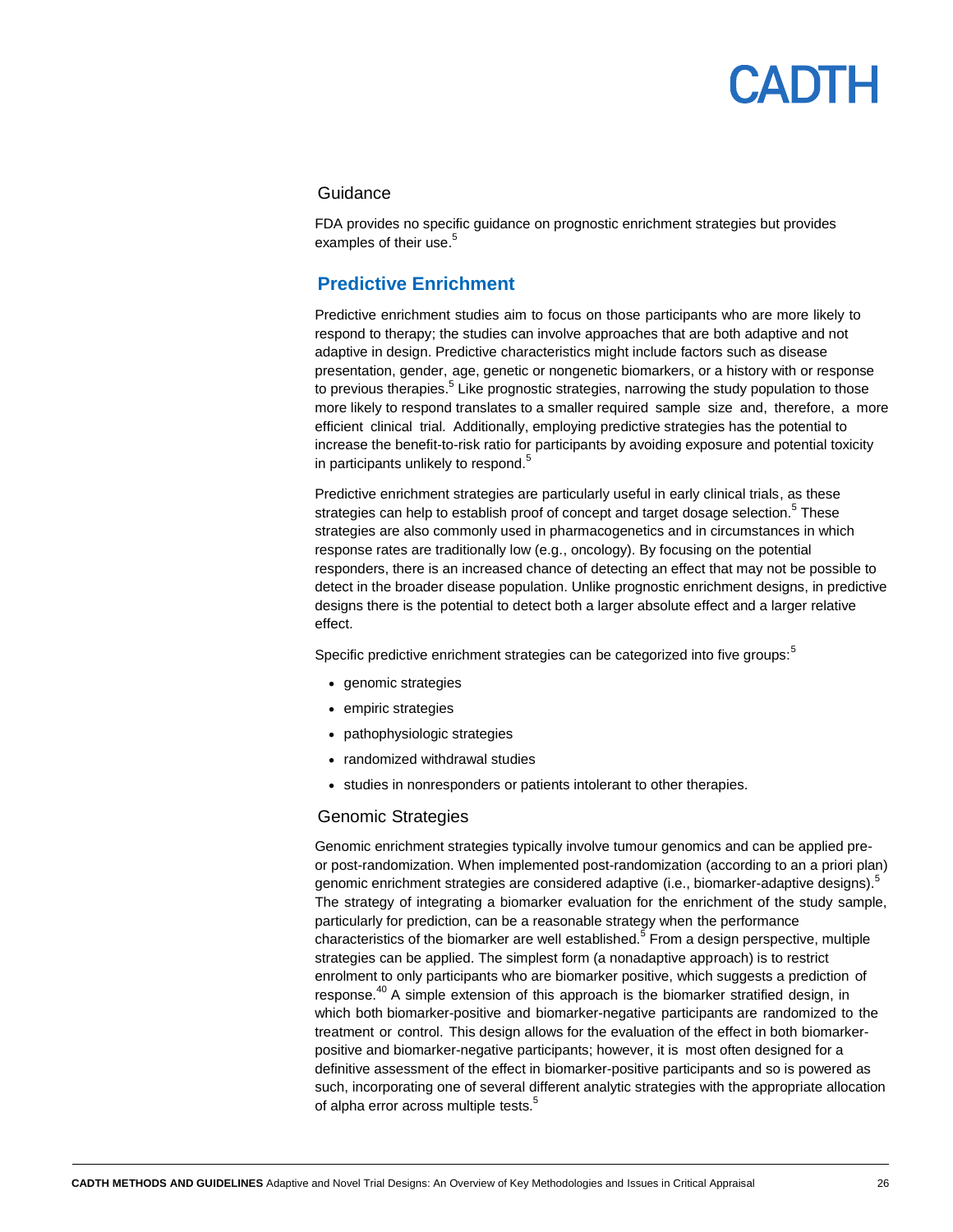# $\mathbf{|\mathbf{A}|}$

There are other approaches for the evaluation of a genetic biomarker for enrichment. One involves testing the treatment effect in biomarker-positive participants at significance level alpha and, if significant, testing the treatment effect in biomarker-negative participants<sup>41</sup> or the overall population.<sup>42</sup> The most complex approach is the marker sequential test design — which incorporates analyses of biomarker-positive participants, biomarker-negative participants, and the overall population into the final analysis, with the effect in each group tested sequentially at a given alpha level — in which each subsequent test is dependent on the previous test.<sup>43,44</sup> To make this process more efficient, Freidlin and Simon designed a novel study approach that combines the genetic marker discovery and confirmatory trials into one.<sup>5,44</sup> This process is described in Table 9.

### **Table 9: Freidlin and Simon Approach5,44**

| <b>Step</b>  | <b>Procedure</b>                                                                                                                                                                                                                                                                                                                                                               |
|--------------|--------------------------------------------------------------------------------------------------------------------------------------------------------------------------------------------------------------------------------------------------------------------------------------------------------------------------------------------------------------------------------|
| 1            | Design the study as usual, but divide it into first and second halves. Prospectively allocate the overall study alpha as 0.04<br>for the whole population and 0.01 for a participant subset to be identified in the first half of the study.                                                                                                                                   |
| $\mathbf{p}$ | Run the first half of the study and conduct unblinded data analyses, searching for a genetic predictor of response. There<br>would be no limit to the number of such analyses conducted. A single genetic subset appearing to predict response may be<br>identified.                                                                                                           |
| 3            | Complete the remainder of the study, entering participants according to the original eligibility criteria (both the predicted<br>responders and predicted nonresponders) as before.                                                                                                                                                                                            |
| 4            | At the conclusion of the study, test the effect in the entire study population at an alpha of 0.04; the genetically identified<br>subset is tested only in the second half, at an alpha of 0.01.                                                                                                                                                                               |
| 5.           | Determine evidence of effectiveness (the study shows such evidence if either analysis is positive). When the responder<br>population is a small fraction of the total population but exhibits a large response, this design can improve the chance of<br>detecting a treatment effect. It also retains good power for the overall study if the drug is more broadly effective. |

In addition to the example in Table 8, FDA outlines the following potentially applicable adaptive enrichment designs in which the sample size may change after the study initiation, or in which other planned adaptations may occur on the basis of information accrued during the trial:<sup>5</sup>

- In a study with biomarker-positive and biomarker-negative participants, an interim look at the data could demonstrate that the biomarker-negative population has a much lower response rate, leading to a reduced or terminated enrolment of the biomarker-negative group.
- When the optimal marker cut point is not well known before the study, an adaptive design could be used to obtain more precise information on the performance classifying characteristic (e.g., by using several pre-specified thresholds and correcting multiplicity issues).
- Interim analyses could suggest changing entry criteria to emphasize a betterresponding subgroup.

#### Nonadaptive Predictive Enrichment Strategies

The remaining predictive enrichment strategies that do not involve adaptations are summarized in Table 10. Each approach is described in the table and some general comments are provided. General limitations and key considerations for economic analysis are found in the sections that follow.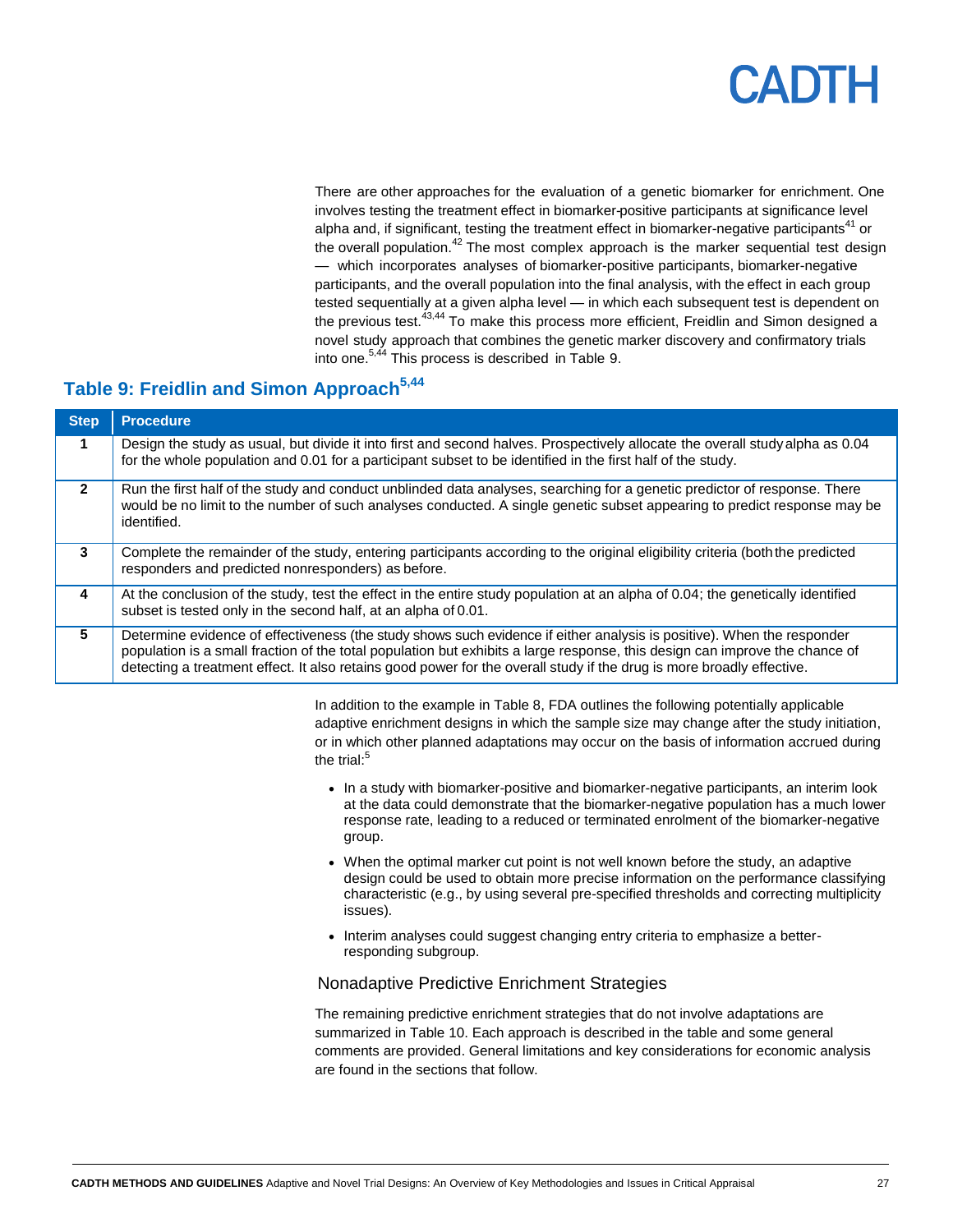#### **Strategy Description Comments Comments Empiric strategies •** The selection of participants is not based on the baseline characteristics but rather on data collected on therapy response during a screening period or prior experience with related therapies. Participants who are recruited for a study are given open-label therapy, and those who achieve a predetermined outcome or biomarker are then randomized to either active therapy or placebo. These strategies may give all participants the open-label drug, identify responders, withdraw the drug, and then randomize. These strategies are **useful** when it is known, **a priori,** that there will likely be a very low response rate; however, these strategies raise some ethical concerns. • It is impossible to assess the risk of adverse events that occur in a screening period because of the lack of a control group. There is also a risk that adverse event rates will be underestimated at the end of the trial if those who are intolerant to the therapy drop out or are excluded before the randomization. This study design gives very specific evidence of potential treatment response rates, particularly with treatments for which a low initial response rate might be expected. **Pathophysiologic strategies** These strategies require prior knowledge of a participant's physiological characteristics or disease pathophysiology when it is suspected that a drug will only be effective in participants with certain characteristics. These characteristics might relate to a participant's ability to metabolize a drug, the effect on tumour metabolic response, or the presence of proteomic markers (i.e., test and treat). • It is important for investigators to carefully define these characteristics and the tests used for their detection. • Tests used to detect certain markers should have acceptable sensitivity and specificity. An inaccurate marker can undermine the enrichment exercise and be detrimental to determining the efficacy of a particular therapeutic agent for a specific indication. The application of an inaccurate marker can potentially result in the erroneous rejection of an effective intervention for a specific indication (i.e., committing a type II error), thereby resulting in the erroneous rejection of a potentially beneficial treatment. **Randomized withdrawal studies** Only participants deemed to be responders are included in the trial. Responders can be identified using an open-label period or can be selected from a treatment group of a randomized trial. Participants are typically given active treatment for an extended duration and then randomized, in a blinded fashion, to either remain on therapy or be withdrawn from therapy and receive a placebo. The study is designed to remove participants from treatment if a certain end point is achieved (i.e., the return of disease or symptoms) and, therefore, reduce an extended exposure to ineffective treatment. **This design could be used to generate long-term dose-response data. These studies are useful in determining the duration of the benefit of long-term treatments, particularly for drugs with long-term toxicity.**

### **Table 10: Predictive Enrichment Strategies<sup>5</sup>**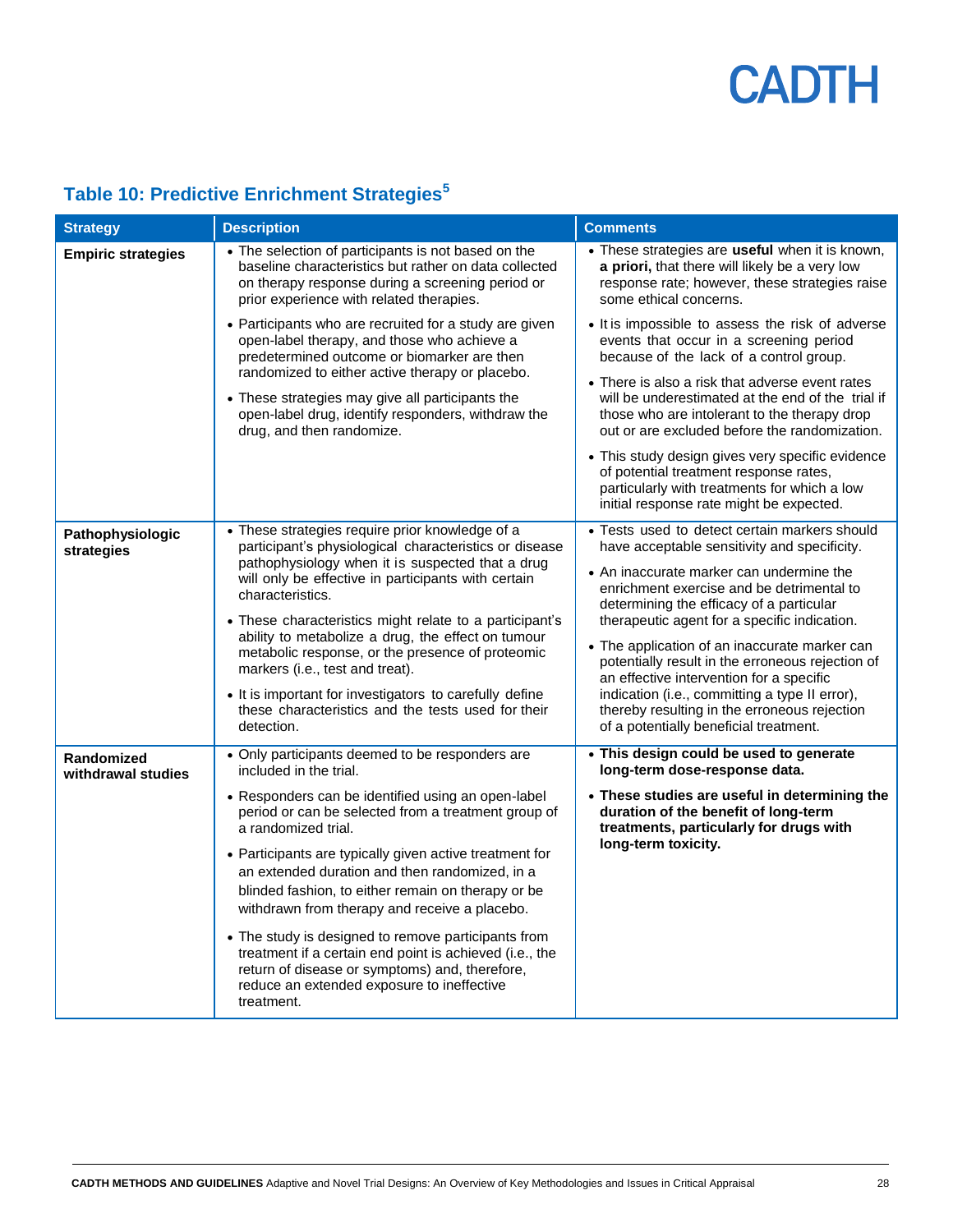# $\mathbf{|\mathbf{\Delta}|}$

| <b>Strategy</b>                                                                           | <b>Description</b>                                                                                                                                                                                                                                                                                                                                                                                                                                                                                                                                                                                                                                                                                                                                                                                                                                                                                                                                                                                                     | <b>Comments</b>                                                                                                                                                                                                                                                                                                                                                                                                                                                                                                                                                                                                                                                                                                                                                                                                                              |
|-------------------------------------------------------------------------------------------|------------------------------------------------------------------------------------------------------------------------------------------------------------------------------------------------------------------------------------------------------------------------------------------------------------------------------------------------------------------------------------------------------------------------------------------------------------------------------------------------------------------------------------------------------------------------------------------------------------------------------------------------------------------------------------------------------------------------------------------------------------------------------------------------------------------------------------------------------------------------------------------------------------------------------------------------------------------------------------------------------------------------|----------------------------------------------------------------------------------------------------------------------------------------------------------------------------------------------------------------------------------------------------------------------------------------------------------------------------------------------------------------------------------------------------------------------------------------------------------------------------------------------------------------------------------------------------------------------------------------------------------------------------------------------------------------------------------------------------------------------------------------------------------------------------------------------------------------------------------------------|
| <b>Studies in</b><br>nonresponders or<br>participants<br>intolerant to other<br>therapies | Enrichment is achieved by recruiting participants<br>$\bullet$<br>who failed or were intolerant of an existing drug.<br>Participants are randomized to a new drug or the<br>$\bullet$<br>existing or failed drug.<br>The selected participants are less likely to<br>$\bullet$<br>respond to an existing therapy than participants<br>from an unselected population, which gives the<br>study an enrichment advantage in that if an<br>unselected population were used, many would<br>respond to the existing therapy, requiring a<br>larger sample size to show a treatment effect<br>(difference between the new and the existing or<br>failed drug).<br>The findings from these studies are useful for<br>$\bullet$<br>comparisons between drugs within the same<br>pharmacological class (an existing drug that<br>participants failed on versus a newer agent in<br>that class) or to show that a drug from a different<br>pharmacological class is useful in participants<br>who fail on the previous treatment. | This design can be used to demonstrate<br>that different drugs used to treat the<br>same condition can have different<br>responder populations.<br>The design can also be used to<br>demonstrate that a new drug may be<br>superior to existing therapies, but to<br>statistically demonstrate this superiority in<br>an unselected population would be difficult<br>because of the large sample size required.<br>The use of a selected population can<br>$\bullet$<br>reduce the sample size to enable a<br>demonstration of the comparative<br>effectiveness.<br>Thus, the results of studies in<br>nonresponders may prove useful for the<br>evaluation of new treatment options that<br>may be considered as second- or third-line<br>alternatives for use in participants who do<br>not respond to the first-line standard of<br>care. |

#### Limitations of Predictive Enrichment Strategies

The careful interpretation of study results is critically important when the study has enrolled an enriched population, as the potential generalizability to more broadly defined participant populations may be limited. As mentioned, both prognostic and predictive enrichment will likely overestimate the absolute effect of an intervention.<sup>5</sup> The magnitude of the absolute treatment effect in the broader participant population is not anticipated to be as large as that observed with a study population that has been enriched using prognostic or predictive strategies.<sup>5</sup> However, the relative treatment effect is generally unaffected when a study population has been selected using a prognostic enrichment strategy.<sup>5</sup> Predictive enrichment, however, is thought to overestimate the relative treatment effect as well in most cases.<sup>5</sup> Although these limitations of prognostic and enrichment design do not threaten the internal validity of the trials, they do result in concerns over the generalizability of the results.<sup>5</sup> When including studies with enrichment designs in systematic reviews with metaanalyses, consideration should be given to the clinical heterogeneity created by enrolling a selected population and whether the enriched study population is sufficiently homogenous with non-enriched study populations to permit pooling in meta-analysis. Further, in some conditions, enriched populations have been shown to have lower rates of adverse effects in meta-analysis.<sup>45</sup>

Adaptive enrichment designs have some key limitations. The designs may be too complex to operationalize in practice, can have limited generalizability, and provide no information on efficacy in the excluded groups.<sup>10</sup> The integration of biomarker evaluation within a specific study design results in concerns related to multiple testing and the increased risk of type I error.<sup>5</sup> Thus, it is imperative that consideration be given to multiple testing and that appropriate statistical techniques are employed to control or adjust the type I error.<sup>5</sup>

Moreover, sample size planning with adaptive enrichment can be difficult when there is uncertainty about the prevalence of a marker and its accuracy in prediction and the sample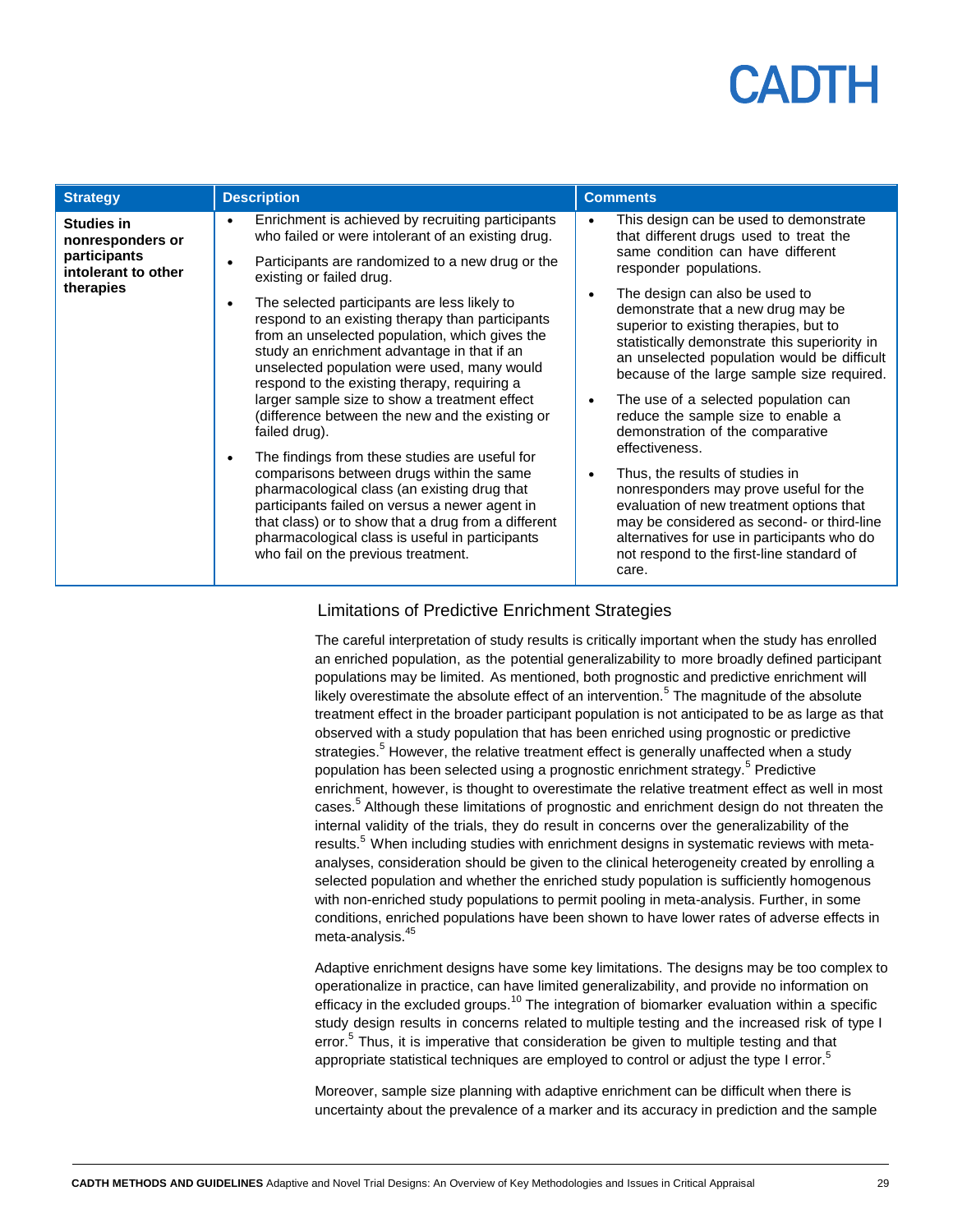# $\mathbf{|\mathbf{\Delta}|}$

size or entry criteria adjustments that may be made during the course of the trial.<sup>5</sup> Statistical simulations may be needed to estimate the anticipated power associated with different design choices.<sup>5</sup>

#### Guidance for Predictive Enrichment Strategies

Enrichment strategies can be used in clinical trials from the learning to confirmatory phases.<sup>5</sup> As a regulatory body, FDA is supportive of the use of enrichment design strategies as a means of defining more targeted populations for therapies as well as identifying those populations that will not benefit or that are at risk of harm.<sup>5</sup> The important factor is ensuring the appropriate identification of the selected population and sufficient data collection on the unselected population.

When the likely responders can be identified in advance of treatment, such as those with some pathophysiologic or genomic characteristics, the procedure for the recruitment of the study population can be straightforward.<sup>5</sup> It is much more difficult to select a target population when the distinguishing characteristics are not as well understood or when screening tests are inaccurate. With less than ideal sensitivity and specificity, there is a risk that participants who could benefit would not be selected and those who will not benefit will be selected.<sup>5</sup> FDA suggests that this limitation should not discourage enrichment designs, as using an entirely unselected participant population may result in not finding a treatment effect for a promising therapy in certain subgroups.<sup>5</sup> FDA does, however, recommend that caution be taken in proceeding when the likely responders cannot be confidently selected, and indicates that statistical adjustments may be required to prevent an increase in the type I error rate, as previously discussed.<sup>5</sup>

From a drug approval perspective, enrichment designs provide fewer data on the effects of a treatment in an unselected population.<sup>5</sup> Although participants with certain characteristics may be identified as superior responders, there is still the possibility that some other participant groups may respond marginally, while other groups may be at greater risk of harm.<sup>5</sup> It is important to understand these risk-benefit ratios before implementing the therapy in clinical practice. FDA states in their guidance to industry on enrichment designs that the approval of a drug will not be delayed when it is tested only in an enriched population if the benefits to the selected group are substantial.<sup>5</sup> However, they also state that it is important to clarify with FDA beforehand how much information may be needed in an unselected population before drug approval, and that postmarket commitments (i.e., safety and efficacy studies) may still be required in a broader population.<sup>5</sup>

## <span id="page-29-0"></span>**Implications for Critical Appraisal**

The use of adaptive designs can have implications for the interpretation of research findings from a randomized controlled trial. As a result, it is important to be able to recognize if any adaptive and novel features have been incorporated into the design of the randomized controlled trial or if the study population has been enriched using a conventional design. Identifying an adaptive or novel design feature or an enriched population may require a review of the study's research design, inclusion and exclusion criteria, and statistical methodology based on the publication or report; however, the trial design adaptations and features may not always be clear. Enrichment studies, for example, may be identified through run-in periods in which participants may be selected or excluded on the basis of their response to therapy. Extensive inclusion criteria and exclusion criteria may also be suggestive of an enriched study population, as may the exclusion of a relatively large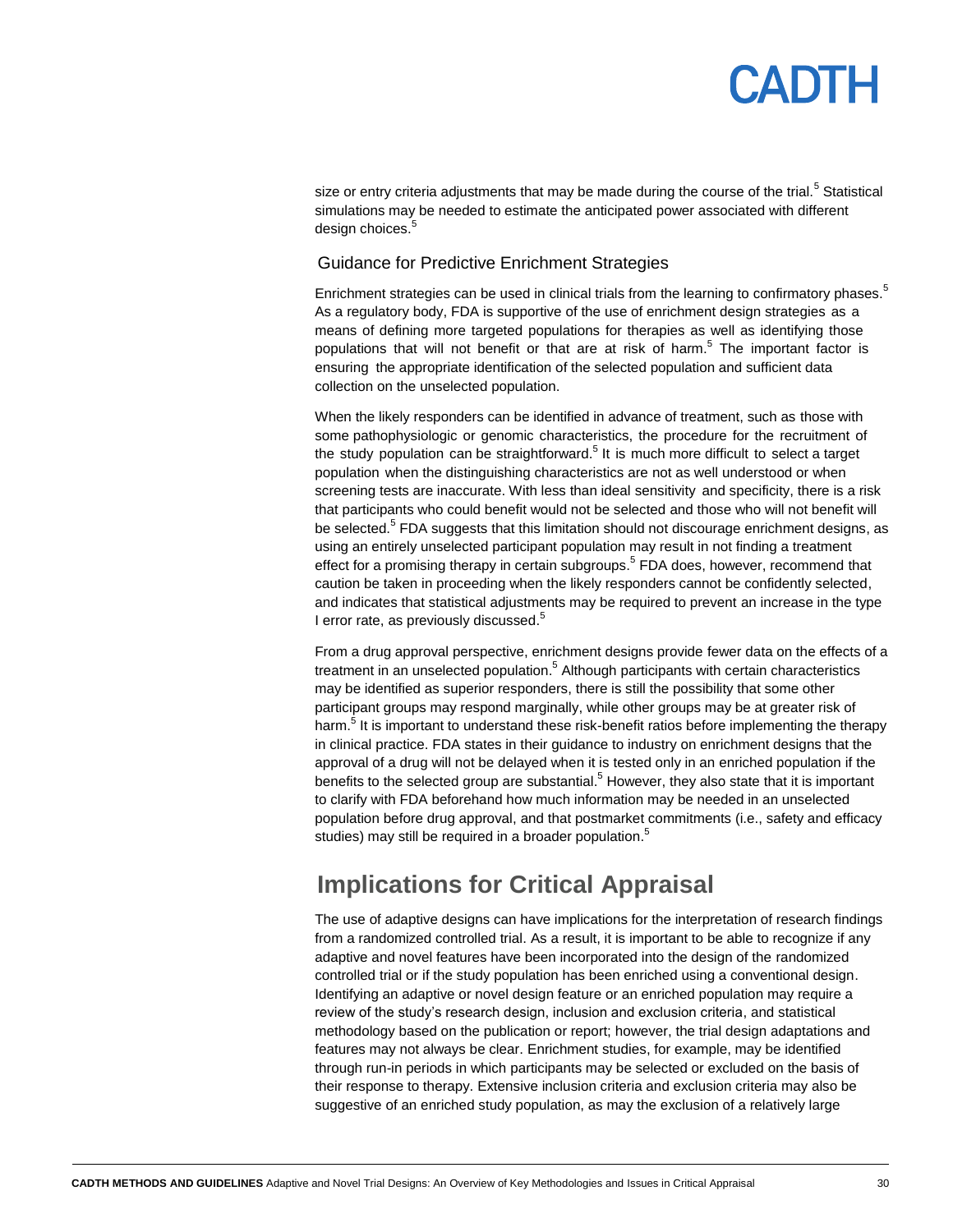proportion of participants. Interim analyses and statistical procedures to adjust or control the type I error rate due to numerous statistical tests related to multiple "looks" at the data may also be suggestive. Changes to inclusion or exclusion criteria should be scrutinized to determine if they were planned adaptations (i.e., adaptations by design) or performed after a protocol amendment that was not pre-specified in the planning phase of the trial.

Once an adaptive or novel design has been identified, consideration should be given to the implication that the particular design feature has for the impact on the estimated treatment effect, generalizability, and risk of type I error, as well as the methods employed to mitigate against any risks. With prognostic and predictive enrichment designs as examples, the enrichment itself does not threaten the internal validity of the trials but does increase concerns over the generalizability of the observed treatment effects. Although concluding a positive benefit based on the results of such a trial would be correct, the extrapolation of the estimated effect size to a broader population must be carefully assessed. Although internal validity is critical when determining the efficacy of an intervention, the generalizability of results is a key consideration.

Enrichment strategies incorporated into adaptive clinical trials have been viewed as advantageous in being able to identify specific subgroups for whom a given intervention can be deemed effective and for facilitating the estimation of an undiluted effect size. However, these positive characteristics of enrichment must be weighed against concerns about the potential overestimation of the treatment effect, the lack of information on the excluded groups, and, thus, the lack of generalizability of the results beyond the enriched population.

Some clinical trials with adaptive features and designs may present data from interim analyses that do not reflect the actual primary and secondary end points of the study. Group sequential designs and sample size re-estimation are examples of such designs. These results are based on accumulating study data and have the potential to be biased for various reasons previously outlined in this paper. These estimates may not be generalizable to the overall study population (they can be overestimates of treatment effect) and may not reflect the treatment effect that is achieved at the study completion. As well, as described earlier, stopping a trial prematurely for a treatment difference will tend to overestimate the treatment effect had the study gone to completion.

It is also important to recognize adaptive randomization and the associated implications or potential for bias. As previously discussed, adaptive randomization strategies have the potential to increase the risk of introducing operational biases, particularly in the selection of participants. Some adaptive randomization approaches, although technically still concealed, can make the allocation sequence predictable, which could lead to selection bias.

Finally, enrichment, adaptive, and novel design features may result in the selection of participant populations that are less reflective of the overall target population for a given condition. Further, the distribution of clinical characteristics within the trial may differ from other studies because of adaptive randomization schemes. This issue has implications for meta-analysis and network meta-analysis in terms of clinical and statistical heterogeneity and may limit the ability to include studies with adaptive features into pooled analyses. Further, trials that stop early on the basis of group sequential procedures may overestimate the treatment effect, $4,14$  which can be a potential source of heterogeneity. It is unclear if enriched, novel, and adaptive trials are consistently being included in meta-analyses without special consideration or if they are being excluded because of heterogeneity between study designs. Clarity and guidance will need to be brought to this issue so that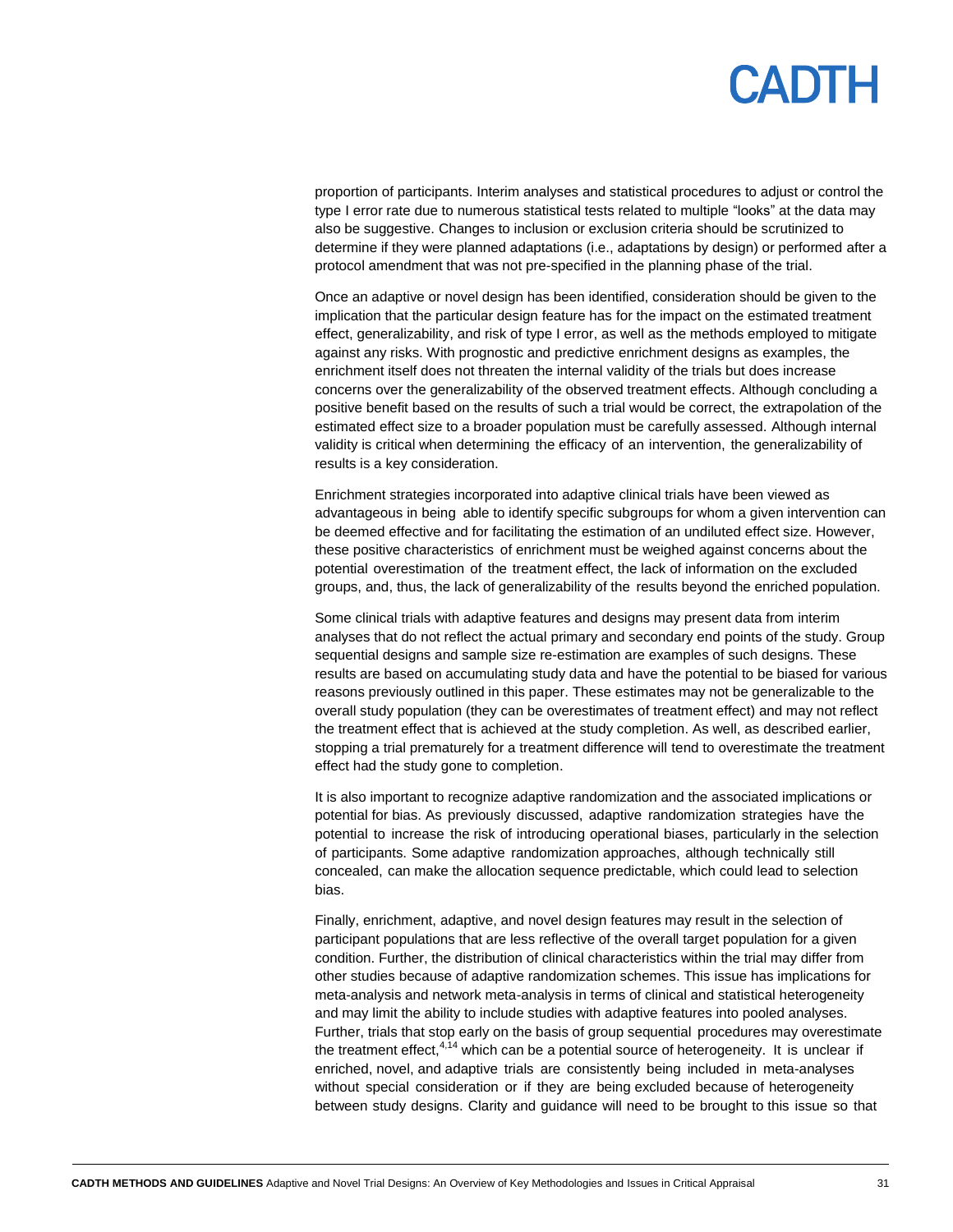such trials can be appropriately combined in meta-analyses. The identification and assessment of findings from enriched, novel, and ATDs is critical to the interpretation of the results and the determination of whether the results can be generalized or included in evidence synthesis.

### <span id="page-31-0"></span>**Summary**

Traditionally, ATDs have been applied more in the learning phase of drug development trials; however, in more recent years, there has been heightened interest in using adaptive techniques in confirmatory trials. The potential advantages of making adaptations in the confirmatory stage include the abilities to: 1) adjust the sample size of potential underpowered studies during interim analysis; 2) ensure balanced treatment groups in terms of important covariates; 3) shorten the development time of effective therapies; and 4) more efficiently identify ineffective treatments. Although there are potential advantages to adaptive designs, there are also potentially serious risks to these approaches — for example, the risk of inflating type I error or introducing sources of bias — that make the results of the study challenging to interpret. Further, with minimal or no time between exploratory and confirmatory phases in a combined phase II/III design, there is the risk that insufficient time will be taken to adequately reflect on the study's findings in the exploratory phase and design the confirmatory trial appropriately. As described in this report, specific procedures have been accepted to help mitigate against an increased type I error rate and bias; however, there is a general consensus that to maintain trial integrity, adaptations should be implemented by design and planned and specified a priori. Further, when possible, interim analyses should be blinded to reduce the risk of operational bias.

Some adaptive designs are considered to be "not well understood;" therefore, robust methods to control the type I error and reduce the risk of operational and other types of biases are still being developed. To date, only FDA has released some guidance on the use of ATDs in regulatory approval;<sup>4,5</sup> however, the recommendations are not detailed, and the documents highlight many areas in which there is insufficient knowledge of the methodologies. The European Medicines Agency has published a reflection paper on confirmatory trials planned with adaptive designs; however, this document focuses on application and concerns and offers little in the way of guidance.<sup>7</sup> No other regulatory agency has produced any official position statement or recommendations, which is a reflection on the novelty of this area of research.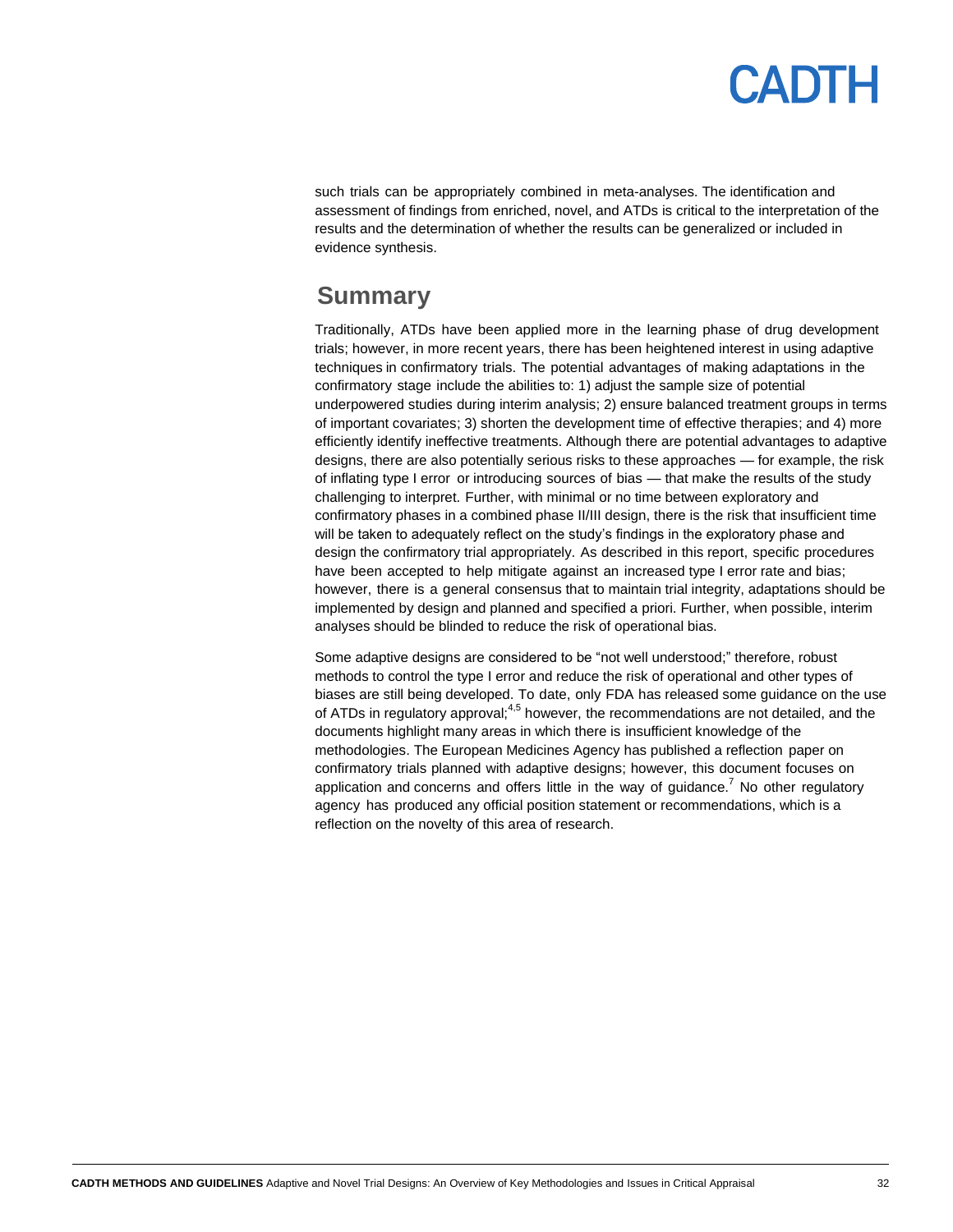## $|A|$

### <span id="page-32-0"></span>**References**

- 1. Guidelines for the economic evaluation of health technologies: Canada [Internet]. 4th ed. Ottawa: CADTH; 2017 Mar. [cited 2017 Nov 28]. Available from[: https://www.cadth.ca/guidelines-economic-evaluation-health-technologies-canada-4th-edition](https://www.cadth.ca/guidelines-economic-evaluation-health-technologies-canada-4th-edition)
- 2. Marra C, Lynd L, Singer J. A review of novel trial designs [internal working paper]. Ottawa: CADTH; 2015.
- 3. Chow SC, Chang M. Adaptive design methods in clinical trials a review. Orphanet J Rare Dis. 2008;3:11.
- 4. U.S. Food and Drug Administration. Guidance for industry: adaptive design clinical trials for drug and biologics [draft guidance] [Internet]. Rockville (MD): FDA; 2010. [cited 2018 Jan 3]. Available from[: https://www.fda.gov/downloads/drugs/guidances/ucm201790.pdf](https://www.fda.gov/downloads/drugs/guidances/ucm201790.pdf)
- 5. U.S. Food and Drug Administration. Guidance for industry: enrichment strategies for clinical trials to support approval of human drugs and biological products [draft guidance] [Internet]. Rockville (MD): FDA; 2012. [cited 2018 Jan 3]. Available from: <https://www.fda.gov/downloads/drugs/guidances/ucm332181.pdf>
- 6. Gallo P, Chuang-Stein C, Dragalin V, Gaydos B, Krams M, Pinheiro J, et al. Adaptive designs in clinical drug development--an executive summary of the PhRMA Working Group. J Biopharm Stat. 2006 May;16(3):275-83.
- 7. Committee for Medicinal Products for Human Use (CHMP). Reflection paper on methodological issues in confirmatory clinical trials planned with an adaptive design [Internet]. London: European Medicines Agency; 2007. [cited 2017 Nov 28]. Available from: [http://www.ema.europa.eu/docs/en\\_GB/document\\_library/Scientific\\_guideline/2009/09/WC500003616.pdf](http://www.ema.europa.eu/docs/en_GB/document_library/Scientific_guideline/2009/09/WC500003616.pdf)
- 8. Chow SC, Chang M, Pong A. Statistical consideration of adaptive methods in clinical development. J Biopharm Stat. 2005;15(4):575-91.
- 9. Chow SC. Adaptive clinical trial design. Annu Rev Med. 2014;65:405-15.
- 10. Kairalla JA, Coffey CS, Thomann MA, Muller KE. Adaptive trial designs: a review of barriers and opportunities. Trials. 2012;13:145.
- 11. Maca J, Bhattacharya S, Dragalin V, Gallo P, Krams M. Adaptive seamless phase II/III designs background, operational aspects, and examples. Drug Inf J. 2006 Jan;40(4):463-73.
- 12. Coffey CS, Kairalla JA. Adaptive clinical trials: progress and challenges. Drugs R D. 2008;9(4):229-42.
- 13. Lai TL, Lavori PW, Tsang KW. Adaptive design of confirmatory trials: advances and challenges. Contemp Clin Trials. 2015 Nov;45(Pt A):93-102.
- 14. Chow SC, Chang M. Adaptive design methods in clinical trials. 2nd ed. Boca Raton (FL): Chapman and Hall/CRC; 2011. (Chapman & Hall/CRC biostatistics series).
- 15. Armitage P. Sequential medical trials. 2nd ed. Oxford: Blackwell; 1975.
- 16. Suresh K. An overview of randomization techniques: an unbiased assessment of outcome in clinical research. J Hum Reprod Sci. 2011 Jan;4(1):8- 11.
- 17. Cui L, Hung HM, Wang SJ, Tsong Y. Issues related to subgroup analysis in clinical trials. J Biopharm Stat. 2002 Aug;12(3):347-58.
- 18. Colavincenzo J. Doctoring your clinical trial with adaptive randomization: SAS® macros to perform adaptive randomization. In: Proceedings of the SAS® Global Forum 2013 conference [Internet]. Cary (NC): SAS Institute Inc.; 2013 [cited 2017 Nov 28]. (Paper 181-2013). Available from: <http://support.sas.com/resources/papers/proceedings13/181-2013.pdf>
- 19. Hu F, Hu Y, Ma Z, Rosenberger WF. Adaptive randomization for balancing over covariates. WIREs Comput Stat. 2014 Jul 1;6(4):288-303.
- 20. Brown S, Thorpe H, Hawkins K, Brown J. Minimization--reducing predictability for multi-centre trials whilst retaining balance within centre. Stat Med. 2005 Dec 30;24(24):3715-27.
- 21. Kang M, Ragan BG, Park JH. Issues in outcomes research: an overview of randomization techniques for clinical trials. J Athl Train. 2008 Apr;43(2):215-21.
- 22. Scott NW, McPherson GC, Ramsay CR, Campbell MK. The method of minimization for allocation to clinical trials. a review. Control Clin Trials. 2002 Dec;23(6):662-74.
- 23. Colavincenzo J. Adaptive randomization designs [Internet]. San Luis Obispo (CA): California Polytechnic State University; 2012. [cited 2017 Nov 28]. Available from[: http://digitalcommons.calpoly.edu/cgi/viewcontent.cgi?article=1024&context=statsp](http://digitalcommons.calpoly.edu/cgi/viewcontent.cgi?article=1024&context=statsp) Senior project presented to: The Faculty of the Statistics and Mathematics Departments.
- 24. Wei LJ. The adaptive biased coin design for sequential experiments. Ann Stat. 1978;6(1):92-100.
- 25. Wei LJ, Lachin JM. Properties of the urn randomization in clinical trials. Control Clin Trials. 1988 Dec;9(4):345-64.
- 26. Hey SP, Kimmelman J. Are outcome-adaptive allocation trials ethical? Clin Trials. 2015 Apr;12(2):102-6.
- 27. Zang Y, Lee JJ. Adaptive clinical trial designs in oncology. Chin Clin Oncol. 2014 Dec;3(4):49.
- 28. Ellenberg SS, Fleming RR, DeMets DL. Data monitoring committees in clinical trials: a practical perspective. Chichester (GB): John Wiley & Sons, Ltd.; 2002.
- 29. DeMets DL, Lan KK. Interim analysis: the alpha spending function approach. Stat Med. 1994 Jul 15;13(13-14):1341-52; discussion 1353-6.